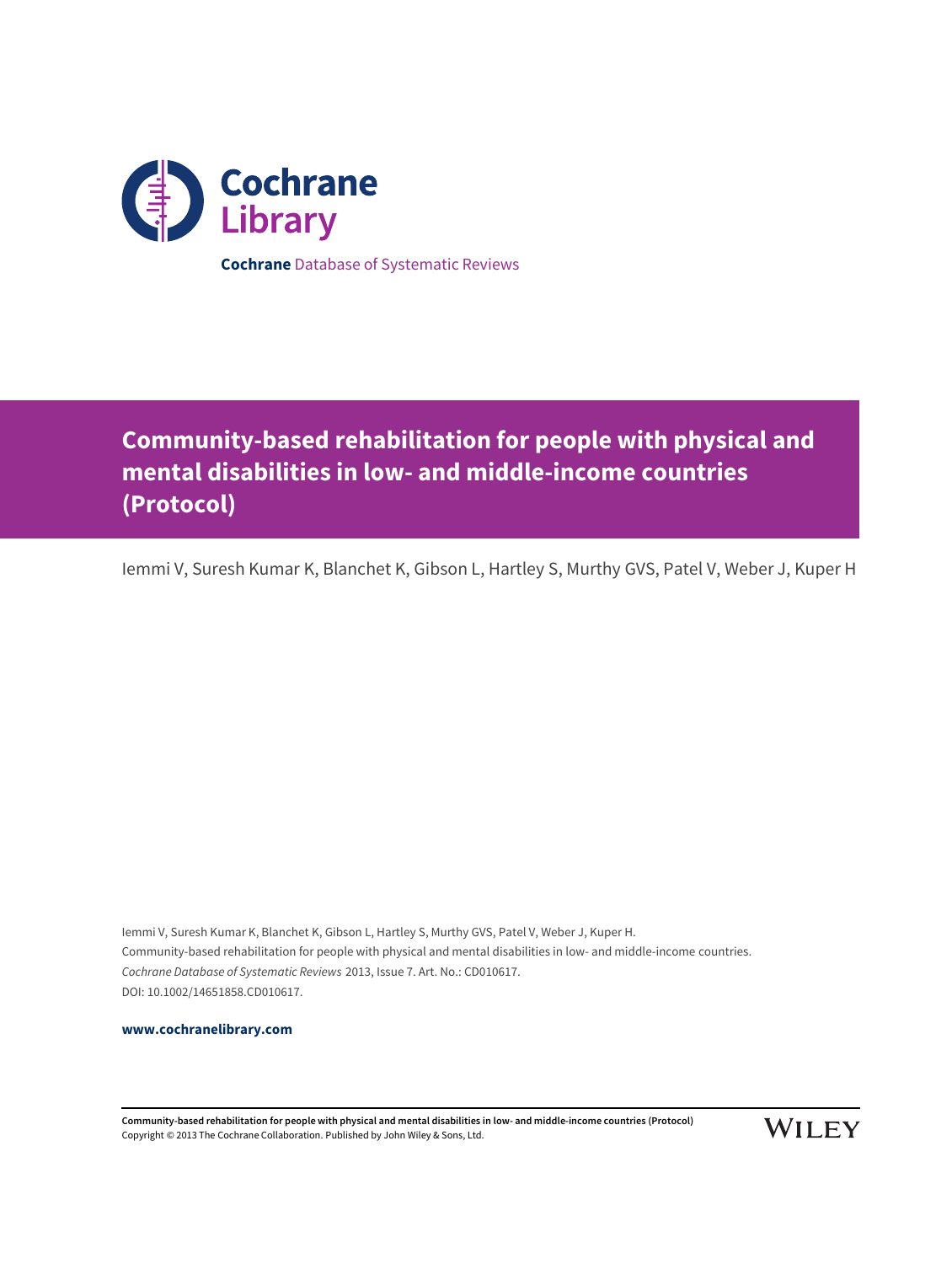# **TABLE OF CONTENTS**

|                                                                                                                | $\overline{\phantom{a}3}$ |
|----------------------------------------------------------------------------------------------------------------|---------------------------|
|                                                                                                                | $\overline{\phantom{a}3}$ |
|                                                                                                                | 6                         |
|                                                                                                                | $\overline{7}$            |
|                                                                                                                | $\overline{8}$            |
| CONTRIBUTIONS OF AUTHORS (et al., et al., et al., et al., et al., et al., et al., et al., et al., et al., et a | -15                       |
|                                                                                                                | 15                        |
|                                                                                                                | 15                        |
|                                                                                                                |                           |

**Community-based rehabilitation for people with physical and mental disabilities in low- and middle-income countries (Protocol) i Copyright © 2013 The Cochrane Collaboration. Published by John Wiley & Sons, Ltd.**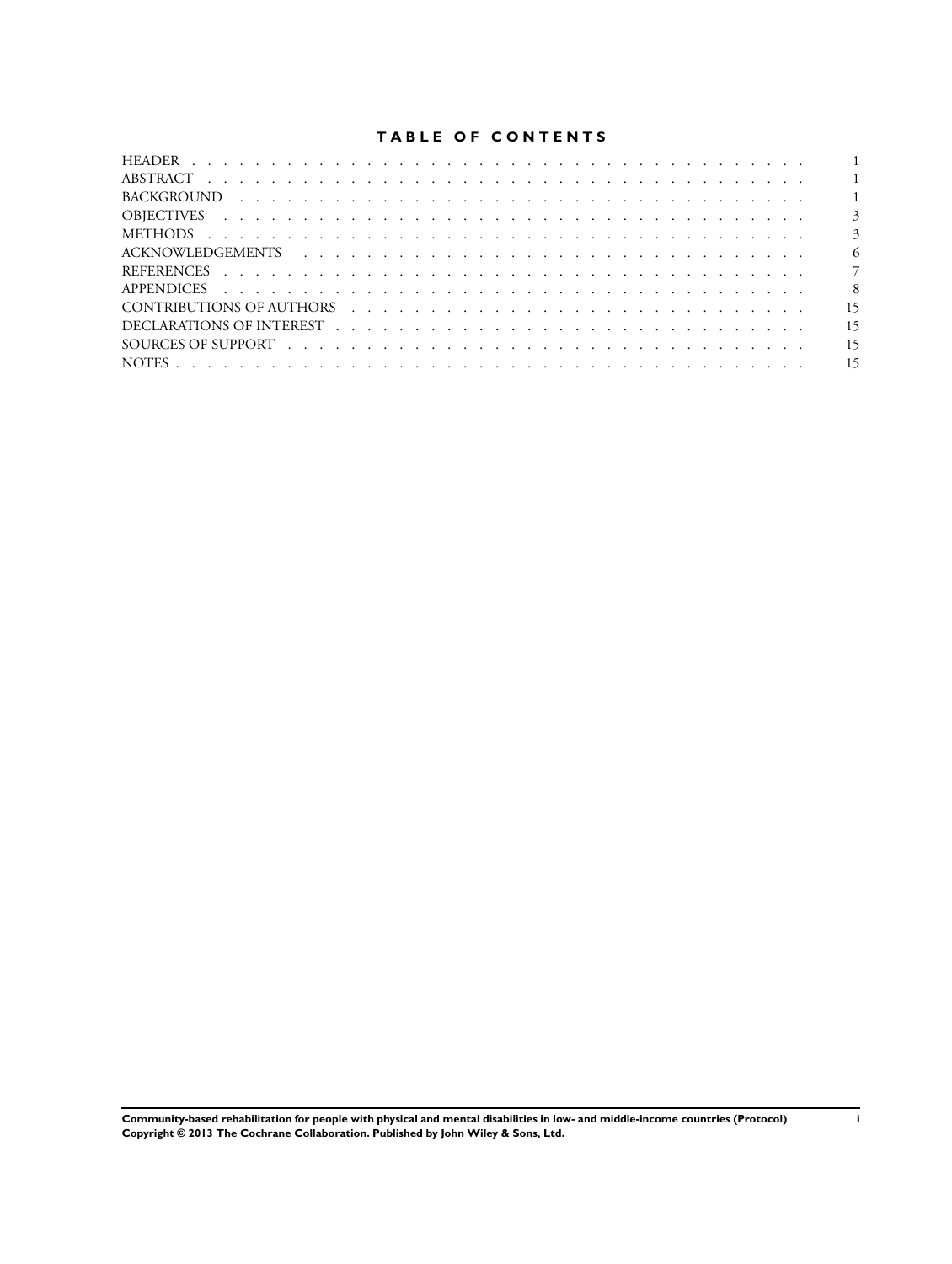<span id="page-2-0"></span>**[Intervention Protocol]**

# **Community-based rehabilitation for people with physical and mental disabilities in low- and middle-income countries**

Valentina Iemmi<sup>1</sup>, K Suresh Kumar<sup>2</sup>, Karl Blanchet<sup>3</sup>, Lorna Gibson<sup>4</sup>, Sally Hartley<sup>1</sup>, Gudlavalleti VS Murthy<sup>5</sup>, Vikram Patel<sup>6</sup>, Joerg Weber<sup>1</sup>, Hannah Kuper<sup>1</sup>

<sup>1</sup> International Centre for Evidence on Disability, London School of Hygiene & Tropical Medicine, London, UK. <sup>2</sup> Clinical Research Department, London School of Hygiene and Tropical Medicine, London, UK. <sup>3</sup> International Centre for Eye Health, London School of Hygiene & Tropical Medicine, London, UK. <sup>4</sup>Cancer and Public Health Unit, London School of Hygiene and Tropical Medicine, London, UK. <sup>5</sup>Indian Institute of Public Health, Hyderabad, India. <sup>6</sup>Centre for Global Mental Health, London School of Hygiene & Tropical Medicine, London, UK

Contact address: Valentina Iemmi, International Centre for Evidence on Disability, London School of Hygiene & Tropical Medicine, Keppel Street, London, WC1E 7HT, UK. [Valentina.Iemmi@Lshtm.ac.uk.](mailto:Valentina.Iemmi@Lshtm.ac.uk)

**Editorial group:** Cochrane Injuries Group. **Publication status and date:** New, published in Issue 7, 2013.

**Citation:** Iemmi V, Suresh Kumar K, Blanchet K, Gibson L, Hartley S, Murthy GVS, Patel V, Weber J, Kuper H. Community-based rehabilitation for people with physical and mental disabilities in low- and middle-income countries. *Cochrane Database of Systematic Reviews* 2013, Issue 7. Art. No.: CD010617. DOI: 10.1002/14651858.CD010617.

Copyright © 2013 The Cochrane Collaboration. Published by John Wiley & Sons, Ltd.

## **A B S T R A C T**

This is the protocol for a review and there is no abstract. The objectives are as follows:

To assess the effectiveness and cost-effectiveness of community-based rehabilitation for people with physical and mental disabilities in low- and middle-income countries.

## **B A C K G R O U N D**

#### **Description of the condition**

Disability is an umbrella term for impairments, activity limitations, and participation restrictions, denoting the negative aspects of the interaction between an individual (with a health condition) and that individual's contextual factors (environmental and personal factors) [\(WHO 2001](#page-8-0); [WHO 2011](#page-8-0)). People with disabilities (PWD) therefore include those who have long-term physical, mental, intellectual or sensory impairments resulting from any physical or mental health conditions which, in interaction with various barriers, may hinder their full and effective participation in society on an equal basis with others ([UN 2008\)](#page-8-0). This view of disability is therefore an expansion beyond the traditional view, which focused on impairments only.

The World Disability Report estimates that there are over one billion people with disabilities in the world, of whom 110 to 190 million experience very significant difficulties ([WHO 2011](#page-8-0)). This corresponds to about 15% of the world's population, and is higher than previous World Health Organization (WHO) estimates. These figures therefore suggest an increase in the prevalence of disability, potentially due to population ageing and the rise in chronic conditions. However, the data underlying these estimates are sparse, making it difficult to gauge trends over time or their causes.

It is widely reported that PWD are excluded from education,

**Community-based rehabilitation for people with physical and mental disabilities in low- and middle-income countries (Protocol) 1 Copyright © 2013 The Cochrane Collaboration. Published by John Wiley & Sons, Ltd.**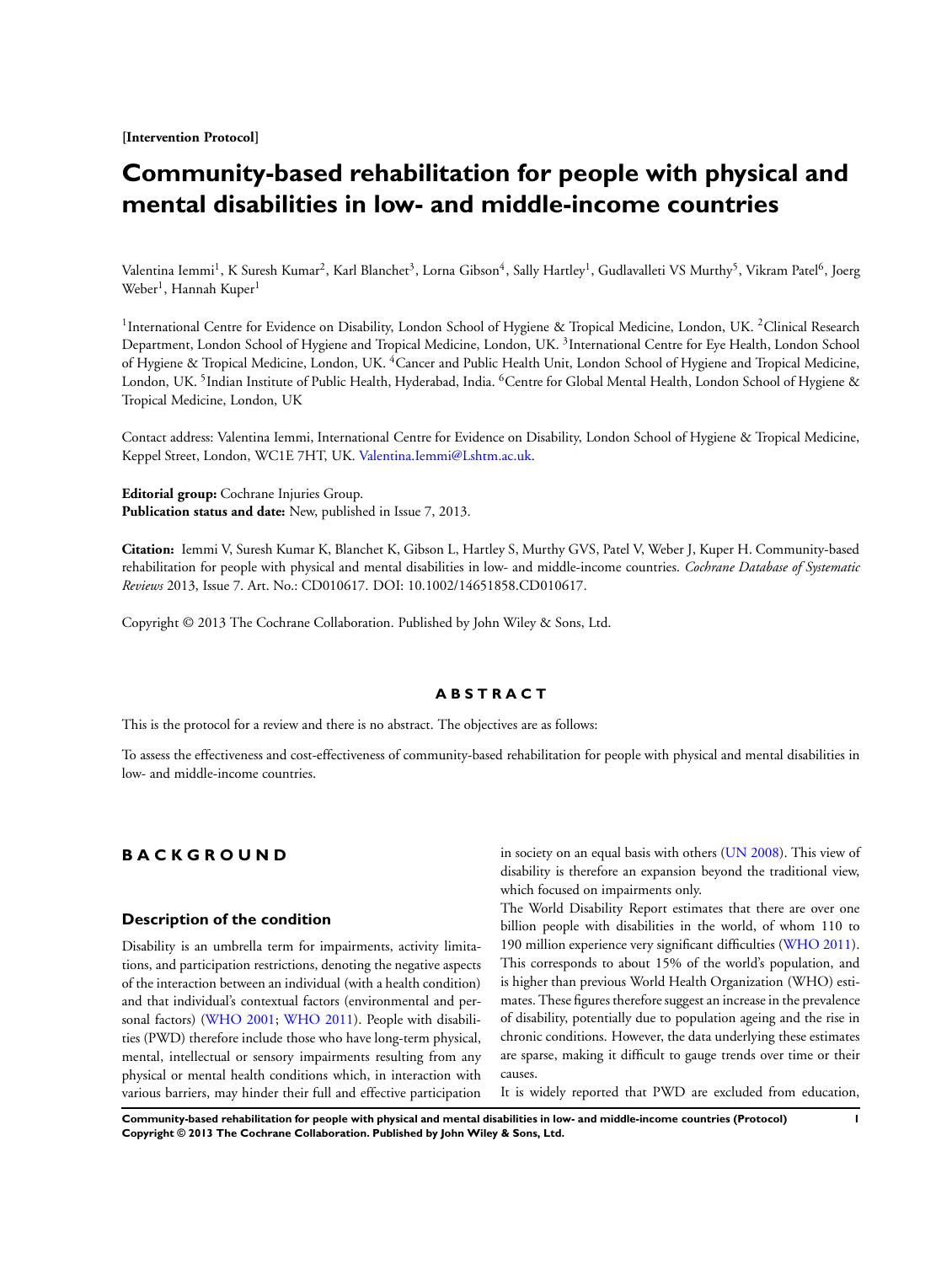health, and employment and other aspects of society, and that this can potentially lead to or exacerbate poverty ([WHO 2011\)](#page-8-0). This exclusion is contrary to the essence of the United Nations (UN) Convention on the Rights of Persons with Disabilities, which is an international human rights instrument of the UN intended to protect the rights and dignities of PWD [\(UN 2008\)](#page-8-0). This Convention calls upon all countries to respect and ensure the equal rights and participation of all PWD to education, health care, employment and inclusion in all aspects of society. The text was adopted by the UN General Assembly in 2006, and came into force in 2008. By April 2012, it had 153 signatories and 112 parties. Effective interventions therefore need to be identified that will enhance participation in society by PWD and thereby enforce the Convention.

#### **Description of the intervention**

The UN Convention states that comprehensive rehabilitation services including health, employment, education and social services are needed "to enable PWD to attain and maintain maximum independence, full physical, mental, social and vocational ability, and full inclusion and participation in all aspects of life" [\(UN](#page-8-0) [2008](#page-8-0)). A range of interventions can be made available to PWD, extending from purely medical (e.g. hospital treatments) to exclusively social (e.g. inclusion in family events). Comprehensive rehabilitation services may be preferred to isolated interventions, given the recommendation of the UN Convention and the wide range of needs of PWD to enable participation.

Community-based rehabilitation (CBR) is the strategy endorsed by WHO ([WHO 2010a](#page-8-0)) for general community development for the rehabilitation, poverty reduction, equalisation of opportunities, and social inclusion of all PWD. The concept was first introduced in an unpublished WHO report in 1976 ([WHO 1976;](#page-8-0) [Finkenflugel 2004](#page-8-0)) as a promising strategy to provide rehabilitation for PWD in developing countries and as part of the broader goal of reaching 'Health for All by the Year 2000' ([WHO 1978](#page-8-0)). Since the first training manual published in 1980 [\(Helander 1980](#page-8-0)) and updated in 1989 [\(Helander 1989\)](#page-8-0), the concept has evolved to become a multi-sectoral strategy. CBR is implemented through the combined efforts of PWD themselves, their families and communities, and the relevant governmental and non-governmental health, educational, vocational, social and other services. CBR is delivered within the community using predominantly local re-sources. The CBR matrix ([WHO 2010a\)](#page-8-0) provides a basic framework for CBR programmes. It highlights the need to target rehabilitation at different aspects of life including the five key components: health, education, livelihood, social activities, and empowerment. Each component consists of five elements where the different activities are classified. A CBR programme is formed by one or more activities in one or more of the five components. Thus, a CBR programme is not expected to implement every component of the CBR matrix, and not all PWD require assistance in each

component of the matrix. However, a CBR programme should be developed in partnership with PWD to best meet local needs, priorities and resources.

The CBR guidelines were launched in October 2010 to provide further direction on how CBR programmes should be developed and implemented ([WHO 2010a](#page-8-0)). Although CBR is currently implemented in over 90 countries, in reality only 2% of PWD are estimated to have access even to basic health and rehabilitation services ([Meikle 2002\)](#page-8-0). The scaling up of CBR is therefore urgently needed, but there is also a need for a stronger evidence base on the efficacy and effectiveness of CBR programs ([Finkenflugel 2005;](#page-8-0) [Hartley 2009;](#page-8-0) [WHO 2011](#page-8-0)) to support the expansion in coverage of CBR.

## **How the intervention might work**

A health condition may lead to an impairment, which could restrict full participation in aspects of society, thus resulting in disability. Providing CBR may reduce some of the consequences of the impairment, by facilitating participation by PWD in the domains of health, education, livelihood, social activities, and empowerment. CBR could therefore range from providing assistive devices in the community to increase mobility, to coordinating with local schools to ensure inclusion of children with disability, offering vocational rehabilitation to increase wage employment, family counselling to improve relationships, and the establishment of self-help groups to improve political participation. The outcomes of CBR will therefore vary depending on the targets of specific programmes, but could include improving social participation, clinical outcomes and quality of life among PWD.

#### **Why it is important to do this review**

There are estimated to be at least 1 billion PWD in the world. Many of these PWD will require CBR to meet their basic needs, ensure inclusion and participation, and enhance the quality of life of PWD and their families, their caregivers or their communities [\(WHO 2011](#page-8-0)). Unfortunately the coverage of CBR is very low [\(Meikle 2002](#page-8-0)), and the evidence has not been comprehensively assessed to identify whether CBR is effective, and under which circumstances. Establishing an evidence base for the effectiveness of CBR is inherently difficult ([Hartley 2009\)](#page-8-0). Each individual programme is tailored to specific needs and settings and therefore may include a different focus, different components and different client types. Furthermore, the impact of CBR can be measured in a variety of domains. The only available literature review on CBR in developing countries [\(Finkenflugel 2005](#page-8-0)) found that the impact evidence base is "fragmented and incoherent" for almost all aspects of CBR, and noted methodological concerns with many studies. However, the authors did not assess the overall impact of CBR in their review. Other literature reviews have reported more positively

**Community-based rehabilitation for people with physical and mental disabilities in low- and middle-income countries (Protocol) 2 Copyright © 2013 The Cochrane Collaboration. Published by John Wiley & Sons, Ltd.**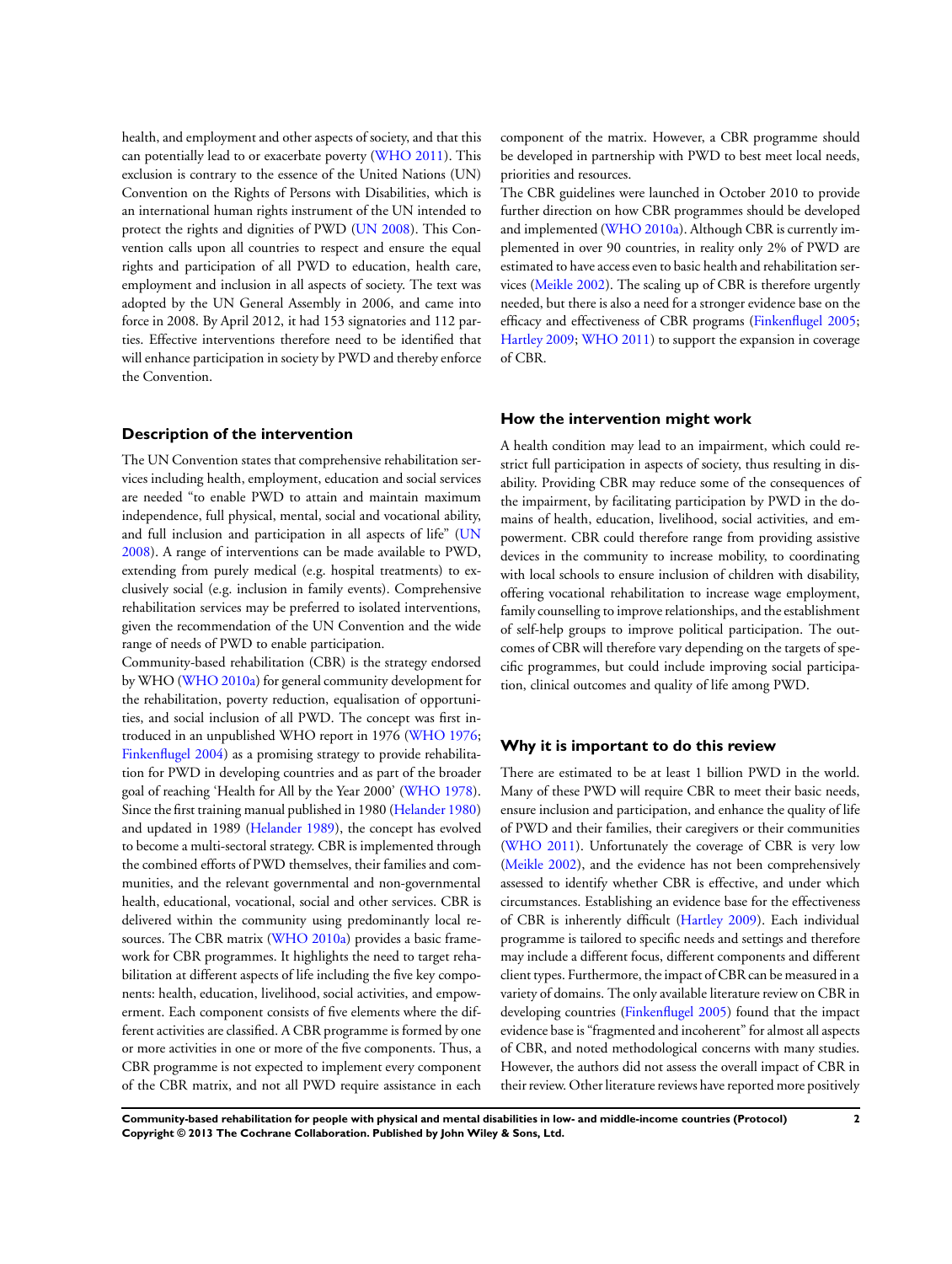on the literature, but were more limited in scope, focusing on specific geographical locations ([Velema 2008](#page-8-0)) or types of disability ([Wiley-Exley 2007](#page-8-0); [Evans 2008](#page-8-0); [Robertson 2012](#page-8-0)). Available systematic reviews are also limited in scope, covering either single CBR interventions or single aspects of disability. For instance a co-registered Cochrane/Campbell systematic review focuses on personal assistance for adults [\(Mayo-Wilson 2008a](#page-8-0); [Mayo-Wilson](#page-8-0) [2008b\)](#page-8-0) and children [\(Mayo-Wilson 2008c;](#page-8-0) [Mayo-Wilson 2008d;](#page-8-0) [Mayo-Wilson 2008e](#page-8-0)) in both developed and developing countries.

There is a need to assess the full evidence base, updating previous reviews comprehensively and providing an overview assessment, to address the question 'What are the impacts of communitybased rehabilitation for people with disabilities in low- and middleincome countries?' This will be the first systematic review to our knowledge to address this question comprehensively.

# **O B J E C T I V E S**

To assess the effectiveness and cost-effectiveness of communitybased rehabilitation for people with physical and mental disabilities in low- and middle-income countries.

# **M E T H O D S**

## **Criteria for considering studies for this review**

## **Types of studies**

Randomised controlled trials, non-randomised controlled trials, controlled before-after studies (with one point of evaluation after the intervention), controlled interrupted time series studies (with multiple points of evaluation after the intervention), economic studies (cost-effectiveness analyses, cost-utility analyses, cost-benefit analyses, economic modelling) in which the outcome is measured before and after the intervention or an intervention is studied against another intervention with baseline data. We include other types of controlled trials due to the expected scarcity of randomised controlled trials in low- and middle-income countries. The analysis of the different types of studies will be carried out separately.

#### **Types of participants**

People with disability who live in low- and middle-income countries, and/or their family, their caregivers, and their community.

Disability is defined as impairments, activity limitations, and participation restrictions denoting the negative aspects of the interaction between an individual (with a health condition) and that individual's contextual factors (environmental and personal factors) [\(WHO 2001](#page-8-0); [WHO 2011](#page-8-0)).

We will include participants from low- and middle-income countries only, as this was the original commitment of CBR ([Helander](#page-8-0) [1989](#page-8-0)).

## **Types of interventions**

After the definition provided within the Community-based reha-bilitation (CBR) Guidelines [\(WHO 2010a](#page-8-0)) and its recent operationalisation [\(Lukersmith 2013\)](#page-8-0), we define CBR as a:

• program for people with disabilities (PWD) and/or their family, their caregivers, their community;

• delivered at the community level;

• implemented through the combined efforts of PWD and/or their family/caregiver with at least one of the following stakeholder groups: the community, relevant governmental and no-governmental health, education, vocational, social, and other services;

- focusing at least on one of the following areas: health, education, livelihood, social, empowerment; and
	- forming part of local community development.

Due to the lack of a recognised list of long-term physical or mental health conditions associated with disability, we consulted disability experts and created such a list [\(Appendix 1](#page-9-0)).

A CBR programme is formed by one or more activities in one or more of the five components (health, education, livelihood, social, empowerment). Lists of activities for each element of the five components are presented within the CBR Guidelines under the section 'Suggested activities' [\(WHO 2010a\)](#page-8-0). The following activities are given as examples:

• health: training PWD in the use of assistive devices; providing information to PWD and their family or their caregivers about the time and location of activities for screening health conditions and impairments associated with disabilities.

• education: providing education and training for families or caregivers of PWD; installing ramps in schools to make them accessible to PWD using wheelchairs.

• livelihood: linking the job-seeker with disability to existing support services; advocating before relevant public and private agencies to ensure accessible housing for PWD.

• social: converting institutions for PWD into rehabilitation centres; providing information to PWD about the sports opportunities available within the community.

• empowerment: helping PWD run meetings of new selfhelp groups; involving disabled people's organisations in CBR planning, implementation, and monitoring.

CBR interventions will be compared with:

**Community-based rehabilitation for people with physical and mental disabilities in low- and middle-income countries (Protocol) 3 Copyright © 2013 The Cochrane Collaboration. Published by John Wiley & Sons, Ltd.**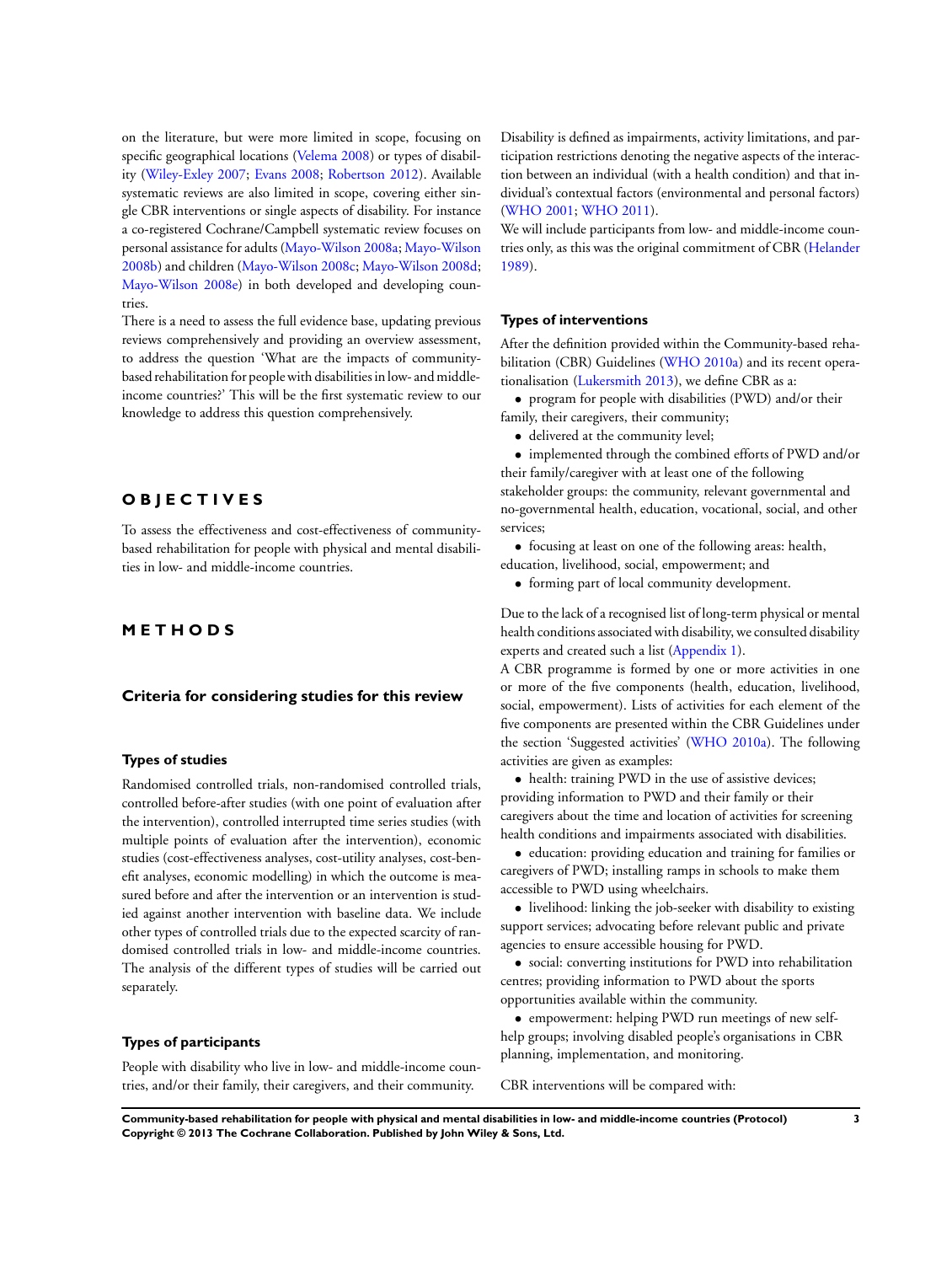- facility-based interventions;
- other types of CBR interventions;
- other interventions;
- any mix of the above;
- no intervention.

We will exclude trials if the CBR intervention takes place only in health facilities or schools. Health facilities are defined as places that provide health care: hospitals, clinics, outpatient care centres, specialised care centres.

## **Types of outcome measures**

#### **Primary outcomes**

• Functional outcomes, including education (e.g. education level), employment (e.g. employment status), social participation (e.g. number of social activities engaged in), empowerment (e.g. awareness of the condition, awareness of the possible interventions available).

• Disability outcomes, such as extent of disability, measured using validated instruments (e.g. Disability Rating Scale (DRS); Expanded Disability Status Scale (EDSS); Global Mental Health Assessment Tool (GMHAT); Clinical Global Impressions Scale (CGIS)).

## **Secondary outcomes**

• Quality of life, measured using validated instruments (e.g. WHO Quality of Life-BREF (WHOQOL-BREF); Health-Related Quality of Life (HRQoL); Global Assessment of Functioning (GAF); Medical Outcome Study Short Form 36  $(SF36)$ 

• Economic impact, including cost-effectiveness, cost-utility, cost-benefit.

• Adverse effects.

## **Search methods for identification of studies**

We will not restrict the search for studies by language or publication status. Searches will be limited to studies published after 1976 as this is the year in which the concept of community-based rehabilitation was first introduced [\(WHO 1976;](#page-8-0) [Finkenflugel](#page-8-0) [2004](#page-8-0)). Low- and middle-income countries were identified using the World Bank Atlas method [\(World Bank 2012\)](#page-8-0) ([Appendix 2](#page-10-0)).

#### **Electronic searches**

*We will search the following electronic databases:*

#### *Biomedical databases*

• AIM (African Index Medicus) (Global Health Library)

• CENTRAL (Cochrane Central Register of Controlled Trials, *The Cochrane Library*)

• CINHAL Plus (Cumulative Index to Nursing and Allied Health Literature) (EBSCO)

• Cochrane Database of Systematic Reviews (*The Cochrane Library*)

- EMBASE (OvidSP)
- Global Health (OvidSP)

• IMEMR (Index Medicus for the Eastern Mediterranean Region) (Global Health Library)

• IMSEAR (Index Medicus for South East Asia Region) (Global Health Library)

• LILACS (Latin American and Caribbean Health Sciences Literature) (Global Health Library)

- MEDLINE (OvidSP)
- PsycINFO (OvidSP)
- WHOLIS (World Health Organisation Library
- Information System) (Global Health Library)

• WPRIM (Western Pacific Region Index Medicus) (Global Health Library)

## *Social sciences databases*

- CAB Abstract (OvidSP)
- DARE (Database of Abstracts of Reviews of Effectiveness)
- (*The Cochrane Library*)
	- EconLit (OvidSP)
	- ERIC (ProQuest)
	- HTA Database (*The Cochrane Library*)
- IBSS (International Bibliography of the Social Sciences) (ProQuest)

• NHSEED (NHS Economic Evaluation Database) (*The Cochrane Library*)

• PAIS International (Public Affairs Information Services) (ProQuest)

• The Campbell Collaboration Library of Systematic Reviews (The Campbell Library)

• Web of Science (Web of Knowledge)

The MEDLINE strategy in [Appendix 3](#page-13-0) will be adapted as necessary, for use in searching each of the other databases.

## **Searching other resources**

We will search relevant websites of governmental and non-governmental organisations, academics, and disabled people's groups [\(Appendix 4\)](#page-15-0). Relevant embedded databases and libraries within the websites will be searched manually.

We will contact key authors and institutions to request details of any recently published, in press, unpublished or ongoing studies.

**Community-based rehabilitation for people with physical and mental disabilities in low- and middle-income countries (Protocol) 4 Copyright © 2013 The Cochrane Collaboration. Published by John Wiley & Sons, Ltd.**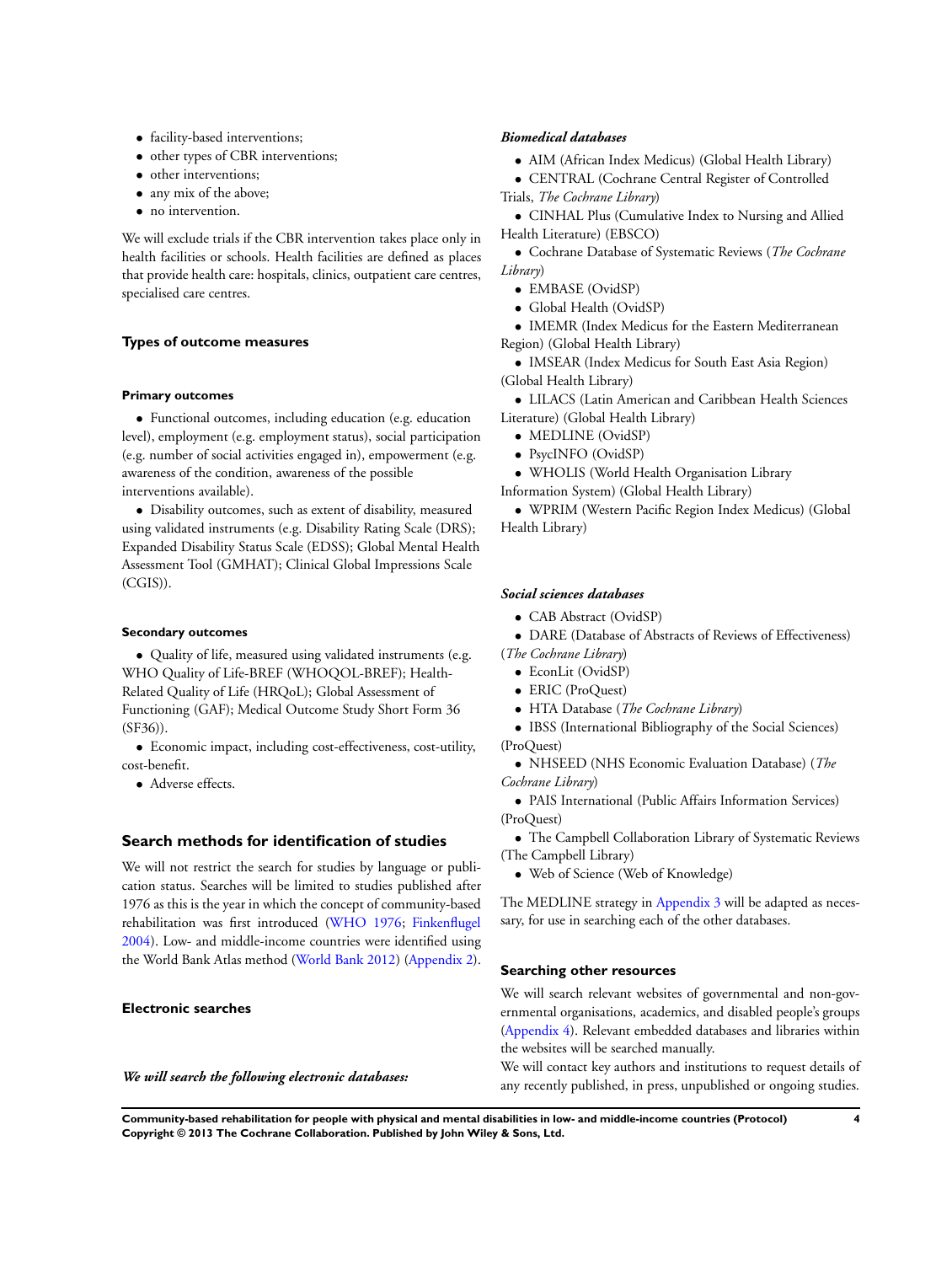We will search reference lists of included studies and literature reviews.

We will track citations of included studies using Google Scholar.

## **Data collection and analysis**

## **Selection of studies**

The title and abstract of studies yielded from the electronic searches will be independently screened by pairs of review authors against the [Criteria for considering studies for this review](#page-2-0). If, from the title and abstract, it is not clear whether a study should be included or not, it will be considered in full-text screening. Disagreements will be resolved through consultation with a third author.

Full-text reports of studies meeting the inclusion criteria will be retrieved and then screened by pairs of authors against the inclusion criteria. Disagreements will be resolved through consultation with a third author. We will obtain any missing information necessary for screening by contacting the authors of the study. If the information can not be obtained, the study will be listed under 'Studies awaiting classification'. In order to avoid language bias, studies published in a language other than English, French, Spanish, German, or Italian (languages spoken by the review authors), will not be excluded but they will be listed under 'Studies awaiting classification'. Excluded studies will be listed under 'Excluded studies' and the reason for their exclusion (methods, participants, interventions, publication date, language) will be recorded within the table 'Characteristics of excluded studies'. The review authors will be able to see study information (such as study author names) during the screening process.

In order to avoid outcome reporting bias, studies will not be excluded on the basis of outcomes only. If the study meets all inclusion criteria but the outcomes are not reported, we will contact the authors of the study to obtain missing information.

The full-text of studies published in languages other than English and available in the review author team (French, Spanish, German, Italian) will be screened by one author only.

Relevant literature reviews will not be included but their reference lists will be searched.

#### **Data extraction and management**

Data extraction will be performed jointly by two review authors: one author will extract data onto a data extraction form and a second author will verify the correctness of the data against the study report. Disagreements will be resolved through consultation with a third review author. Missing information will be obtained by contacting the authors of the study. [Review Manager](#page-8-0) software will be used to organise extracted data, which will be reported in the 'Data and analyses', 'Characteristics of included studies', and 'Risk of bias table' sections.

We will develop the data extraction form a priori and pilot it on five included studies. The form will include the following information:

- Methods: including study design and duration of the study.
- Participants: including type of disability, age, sex, country.

• Interventions: details on both the intervention and comparison; including type(s) of CBR, intervention (or

comparison) details (i.e. intensity, frequency), agent(s), setting(s). • Outcomes: including type of outcome(s), measurement

instrument(s) (i.e. scale, questionnaire), time-points measured.

• Funding: including types of funder of the study.

• Publication: including publication type (i.e. article, report), publication language.

• Notes: including comments on the study not covered by the previous categories.

Data extraction from studies in languages other than English and available in the review author team (French, Spanish, German, Italian) will be performed by one author only.

#### **Assessment of risk of bias in included studies**

Two authors will jointly assess the methodological quality of selected studies: the first author will assess risk of bias using the data extraction form and the second author will verify the correctness of data against the study report. Disagreements will be resolved through consultation with a third author. Assessment of the methodological quality of studies in other languages than English and available in the author team (French, Spanish, German, Italian) will be done by one author only.

For randomised controlled trials, non-randomised controlled trials, controlled before-after studies and controlled interrupted time series studies we will use the van Tulder list [\(van Tulder 2003\)](#page-8-0) to assess the risk that a study over- or under-estimates the true intervention effect. Review authors' judgments regarding risk of bias will be graded for each criterion as low, high, or unclear risk of bias. We will assess missing data and attrition rates for each of the included studies, and report the number of participants who were included in the final analysis as a proportion of all participants in the study. Reasons given for missing data will be provided in the narrative summary and we will ascertain the extent to which the results are altered by missing data in order to offer a possible explanation for differences between studies when interpreting the results of the review [\(Schulz 1995](#page-8-0)).

For economic studies (cost-effectiveness analyses, cost-utility analyses, cost-benefit analyses, economic modelling) we will use the Drummond checklist ([Drummond 1996](#page-8-0)) and the Evers checklist [\(Evers 2005\)](#page-8-0) for economic evaluations, and the Philips checklist [\(Philips 2004](#page-8-0)) for economic modelling.

## **Measures of treatment effect**

Analysis will be descriptive in the first instance. We will discuss the strength of the study findings by level of evidence, which will be

**Community-based rehabilitation for people with physical and mental disabilities in low- and middle-income countries (Protocol) 5 Copyright © 2013 The Cochrane Collaboration. Published by John Wiley & Sons, Ltd.**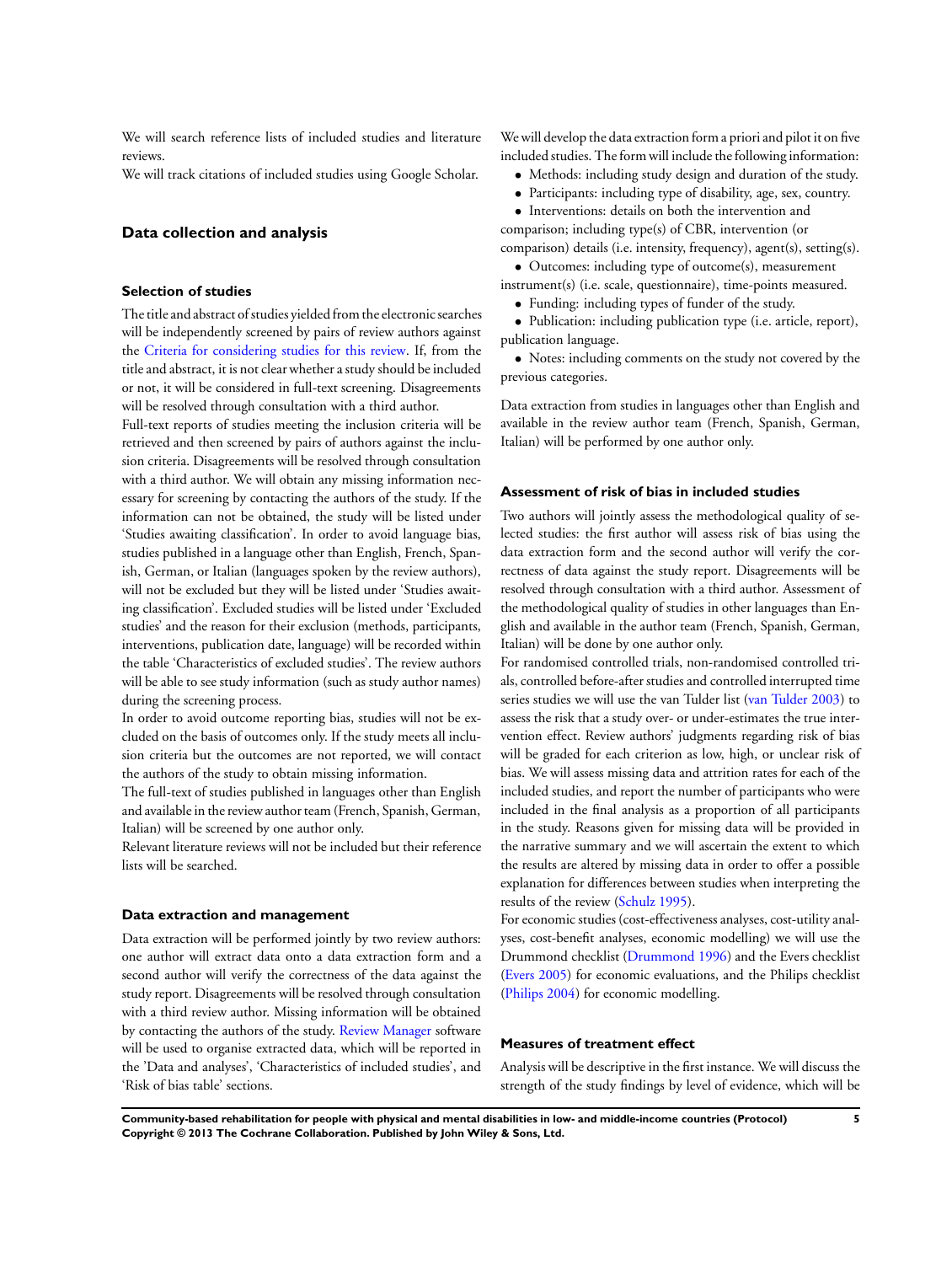based on methodological quality as described by van Tulder ([van](#page-8-0) [Tulder 2003\)](#page-8-0). We will highlight where there are gaps in current knowledge.

We will undertake a meta-analysis if the study populations, interventions, outcomes and study designs are agreed to be sufficiently consistent to allow pooling of data. We will analyse dichotomous outcomes by calculating odds ratios (OR) for each trial with the uncertainty in each result being expressed using 95% confidence intervals (CI). For continuous data we will calculate the treatment effect using standardised mean differences (SMD) and 95% CI where different scales were used by different studies for the assessment of the same outcome, and using mean differences (MD) and 95% CI where studies have all used the same method to measure an outcome.

Where scales measuring the same outcome have different directions of benefit, a minus sign will be added to that measuring a negative direction to ensure that all measurements can be read in the same direction.

The analysis of the different types of studies will be carried out separately.

#### **Unit of analysis issues**

Where a study presents results for several periods of follow-up for the same outcome we will include all time-points available, grouping them into short term (0 to 3 months), medium term (3 to 6 months) and long term (6 to 12 months) if this is feasible. Where multiple treatment/control group types are presented in study reports, we will aim to present the data from each study as consistently as possible with the primary comparison of treatment compared with control group. We will conduct a separate subgroup analysis of studies comparing different types of interventions for different types of disabilities.

#### **Dealing with missing data**

We will contact the original investigators to request any missing data as well as information on whether or not data can be assumed to be missing at random. In addition, as mentioned above (see [Assessment of risk of bias in included studies\)](#page-2-0), proportions of missing participants will be reported in the risk of bias assessment, reasons given for missing data will be provided in the narrative summary and the extent to which the results are altered by missing data will be discussed.

Unless the reason for leaving the study early is clearly reported, we will assume that participants who dropped out had no change in level of baseline physical and psychosocial function. When information provided is insufficient to define the original group size prior to leaving the study, we will contact the authors of the study. We will report separately all data from studies in which more than 50% of participants in any group were lost to follow-up, and explore the impact of this on the review findings by means of sensitivity analyses.

#### **Assessment of heterogeneity**

We will assess heterogeneity in the results of the studies by visual inspection of the graphical presentations, by performing the Chi<sup>2</sup> test of heterogeneity (where a significance level less than 0.10 will be interpreted as evidence of heterogeneity), and by examining the  $I^2$  statistic [\(Deeks 2011\)](#page-8-0). We will consider  $I^2$  values less than 30% as indicating low levels of heterogeneity, values in the range of 31% to 69% as indicating moderate heterogeneity, and values greater than 70% as indicating high levels of heterogeneity.

#### **Assessment of reporting biases**

If more than 10 studies are identified for an outcome, we will enter data from the studies into a funnel graph (study effect versus study size) in an attempt to investigate the likelihood of overt publication and related biases.

#### **Data synthesis**

We will analyse data using [Review Manager](#page-8-0) software. If visual examination of results and test statistics (e.g.  $Chi<sup>2</sup>$  test and  $I<sup>2</sup>$  statistic) suggest homogeneity, we will quantitatively combine results for each primary outcome for meta-analysis using a random-effects model. We will combine the odds ratios from the different trials using the Mantel-Haenszel method.

If results are too heterogeneous for meta-analysis or if insufficient data are available to meta-analyse, then we will prepare a narrative synthesis for the results, and use forest plots to show each study's point estimates and error measurements for each primary outcome.

#### **Subgroup analysis and investigation of heterogeneity**

If sufficient studies (more than five) are found, we will undertake subgroup analysis to evaluate six possible reasons for heterogeneity through comparing separate subgroups of studies by: (i) quality of the study (ii) type of CBR; (iii) disability type (physical/mental); (iv) severity of disability; (v) age (children/adults (as defined by the study)); (vi) geographical location (low-/middle-income countries).

## **Sensitivity analysis**

If there are sufficient data, we will undertake sensitivity analyses to investigate the robustness of the overall findings in relation to aspects of methodological quality. We will test the sensitivity of results using the number of patients who completed each study and compare trials using intention-to-treat analysis with those who did not.

# **A C K N O W L E D G E M E N T S**

**Community-based rehabilitation for people with physical and mental disabilities in low- and middle-income countries (Protocol) 6 Copyright © 2013 The Cochrane Collaboration. Published by John Wiley & Sons, Ltd.**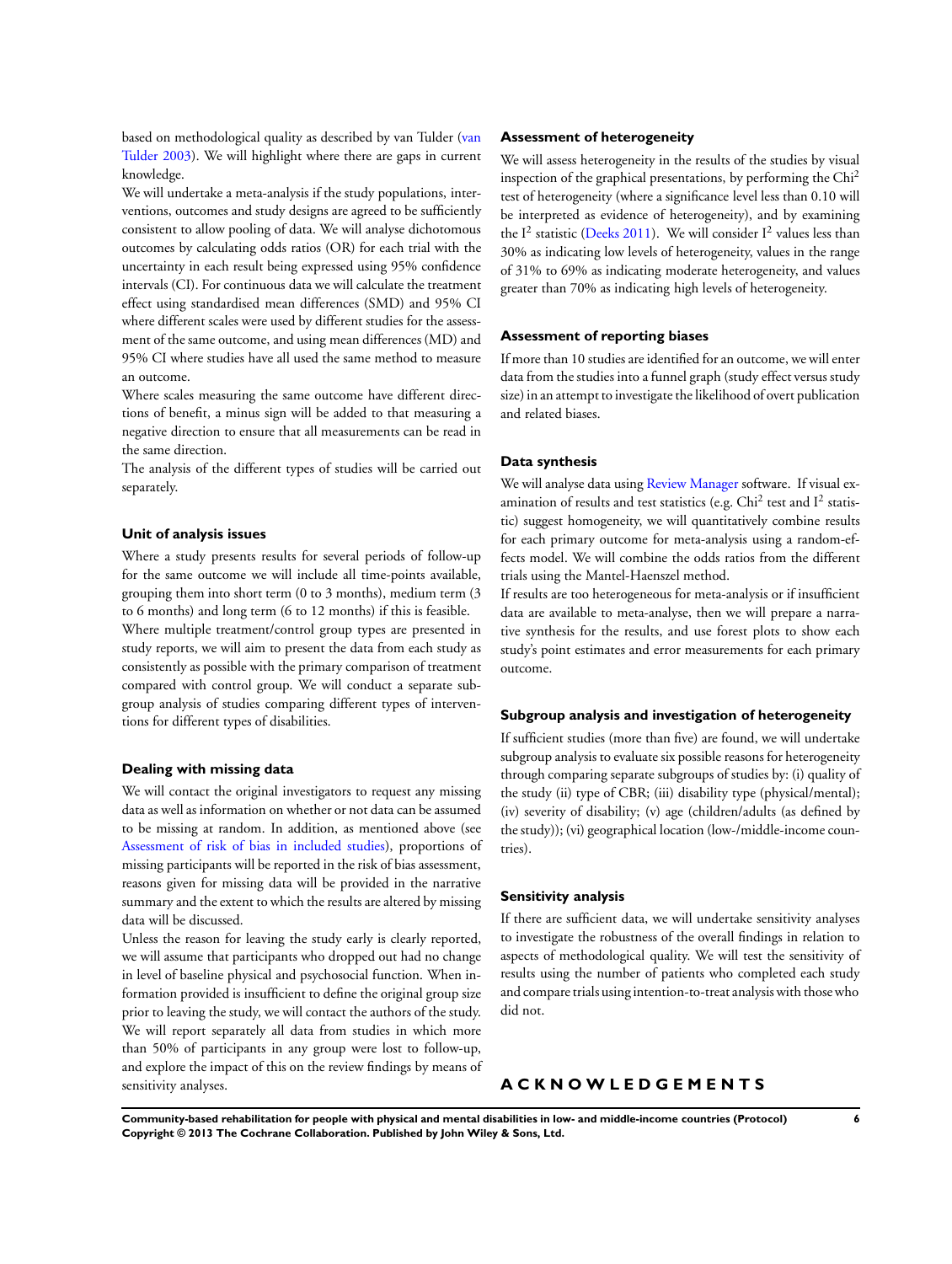<span id="page-8-0"></span>We thank all members of the advisory group and the experts we contacted, for their valuable support in designing the protocol.

## **R E F E R E N C E S**

## **Additional references**

#### **Deeks 2011**

Deeks JJ, Higgins JPT, Altman DG. Analyzing data and undertaking meta-analyses. In: Higgins JPT, Green S editor(s). *Cochrane Handbook of Systematic Reviews of Interventions*. Chichester, England: John Wiley & Sons, 2011.

#### **Drummond 1996**

Drummond MF, Jefferson TO. Guidelines for authors and peer reviewers of economic submissions to the BMJ.The BMJ Economic Evaluation Working Party. *BMJ* 1996;**313** (7052):275–83.

## **Evans 2008**

Evans L, Brewis C. The efficacy of community-based rehabilitation programmes for adults with TBI. *International Journal of Therapy and Rehabilitation* 2008;**15**(10):446–58.

#### **Evers 2005**

Evers S, Goossens M, de Vet H, van Tulder M, Ament A. Criteria list for assessment of methodological quality of economic evaluations: consensus on Health Economic Criteria. *International Journal of Technology Assessment in Health Care* 2005;**21**(2):240–5.

## **Finkenflugel 2004**

Finkenflugel H. *Empowered to Differ. Stakeholders' Influences in Community-based Rehabilitation*. Rotterdam, Netherlands: Vrije Universiteit, 2004. [http:/ /dare.ubvu.vu.nl/bitstream/handle/1871/10205/ Empowered\_to\_differ.pdf?sequence=1. Accessed 29 August 2012]

#### **Finkenflugel 2005**

Finkenflugel H, Wolffers I, Huijsman R. The evidence base for community-based rehabilitation: a literature review. *International Journal of Rehabilitation Research* 2005;**28**(3): 187–201.

#### **Hartley 2009**

Hartley S, Finkenflugel H, Kuipers P, Thomas M. Community-based rehabilitation: opportunity and challenge. *Lancet* 2009;**374**(9704):1803–4.

#### **Helander 1980**

Helander E, Mendis P, Nelson G. *Training Disabled People in the Community. An Experimental Manual on Rehabilitation for Developing Countries*. Geneva, Switzerland: World Health Organization, 1980.

## **Helander 1989**

Helander E, Mendis P, Nelson G, Goerdt A. *Training in the Community for People with Disabilities*. Geneva, Switzerland: World Health Organization, 1989. [http:/ /www.who.int/disabilities/publications/cbr/training/en/ index.html. Accessed 1 June 2012]

#### **Lukersmith 2013**

Lukersmith S, Hartley S, Kuipers K, Madden R, Llewellyn G, Dune T. Community-based rehabilitation (CBR) monitoring and evaluation methods and tools: a literature review. *Disability and Rehabilitation* 2013;**April**:[Epub ahead of print]. [DOI: 10.3109/09638288.2013.770078]

## **Mayo-Wilson 2008a**

Mayo-Wilson E, Montgomery P, Dennis JA. Personal assistance for adults (19-64) with both physical and intellectual impairments. *Cochrane Database of Systematic Reviews* 2008, Issue 2. [DOI: 10.1002/ 14651858.CD006860.pub2]

#### **Mayo-Wilson 2008b**

Mayo-Wilson E, Montgomery P, Dennis J. Personal assistance for adults (19-64) with both physical and intellectual impairments. Campbell Systematic Reviews 2008; Vol. 2. [DOI: 10.4073/csr.2008.2]

## **Mayo-Wilson 2008c**

Mayo-Wilson E, Montgomery P, Dennis JA. Personal assistance for children and adolescents (0-18) with both physical and intellectual impairments. *Cochrane Database of Systematic Reviews* 2008, Issue 3. [DOI: 10.1002/ 14651858.CD006859.pub2]

#### **Mayo-Wilson 2008d**

Mayo-Wilson E, Montgomery P, Dennis J. Personal assistance for children and adolescents (0-18) with physical impairments. Campbell Systematic Reviews 2008; Vol. 6. [DOI: 10.4073/csr.2008.6]

## **Mayo-Wilson 2008e**

Mayo-Wilson E, Montgomery P, Dennis J. Personal assistance for children and adolescents (0-18) with intellectual impairments. Campbell Systematic Reviews 2008; Vol. 4. [DOI: 10.4073/csr.2008.4]

#### **Meikle 2002**

Meikle L. Disability, poverty and development. *World Hospitals and Health Services* 2002;**38**(1):21–33.

#### **Philips 2004**

Philips Z, Ginnelly L, Sculpher M, Claxton K, Golder S, Riemsma R, et al. Review of guidelines for good practice in decision-analytic modelling in health technology assessment. *Health Technology Assessment* 2004;**8**(36).

#### **Review Manager [Computer program]**

The Nordic Cochrane Centre. Review Manager. Version 5.2. Copenhagen: The Cochrane Collaboration, 2012.

#### **Robertson 2012**

Robertson J, Emerson E, Hatton C, Yasamy M. Efficacy of community-based rehabilitation for children with or at significant risk of intellectual disabilities in low- and middle-

**Community-based rehabilitation for people with physical and mental disabilities in low- and middle-income countries (Protocol) 7 Copyright © 2013 The Cochrane Collaboration. Published by John Wiley & Sons, Ltd.**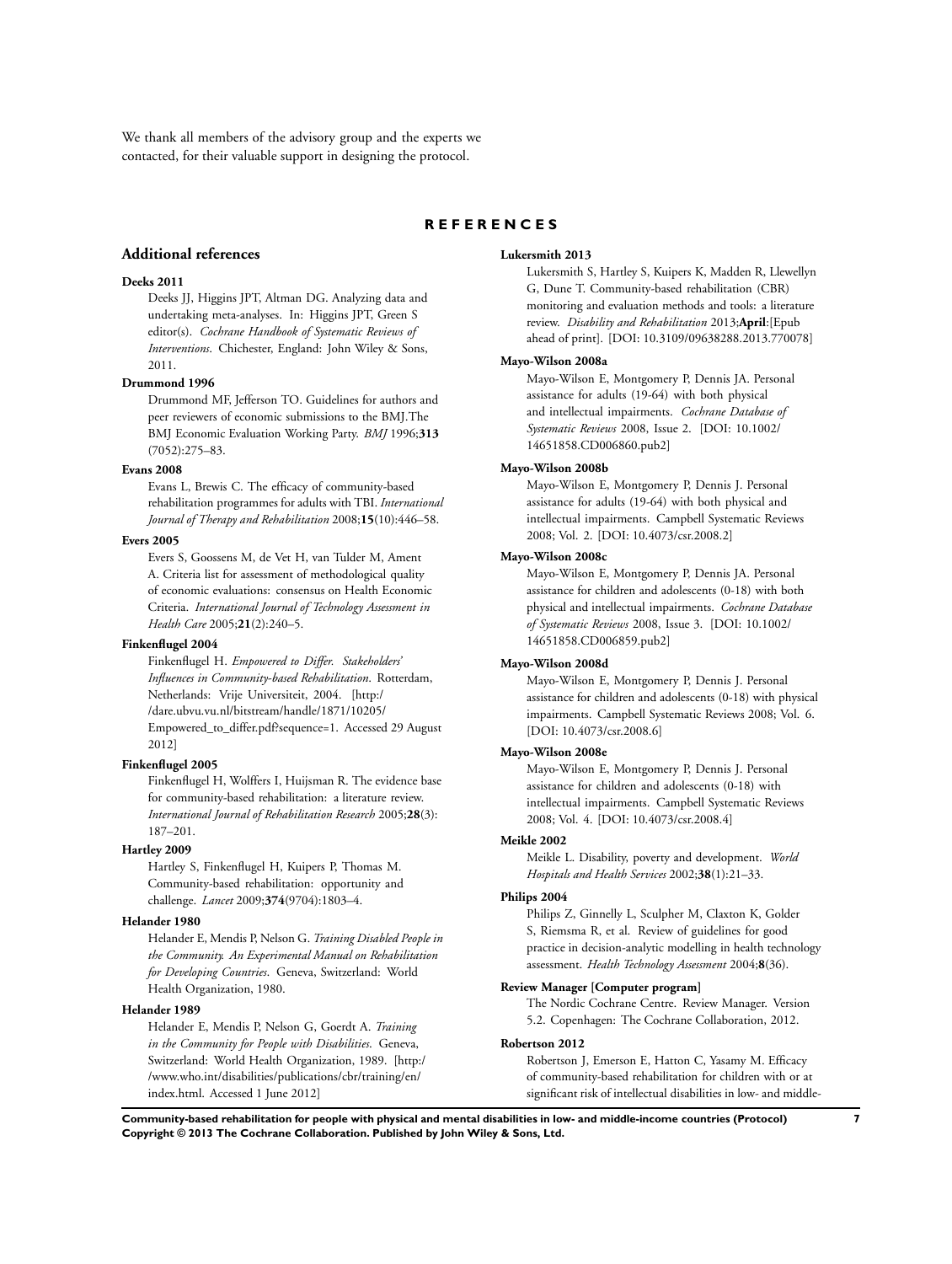<span id="page-9-0"></span>income countries: a review. *Journal of Applied Research in Intellectual Disabilities* 2012;**25**(2):143–54.

#### **Schulz 1995**

Schulz KF, Chalmers I, Hayes RJ, Altman DG. Empirical evidence of bias: dimensions of methodological quality associated with estimates of treatment effects in controlled trials. *JAMA* 1995;**273**(5):408–12.

#### **UN 2008**

UN. *UN Convention on the Rights of Persons with Disabilities*, 2008.. *UN Convention on the Rights of Persons with Disabilities*. New York: United Nations, 2008.

#### **van Tulder 2003**

van Tulder M, Furlan A, Bombardier C, Bouter L. Updated method guidelines for systematic reviews in the Cochrane Collaboration. Back Review Group. *Spine* 2003;**28**: 1290–9.

#### **Velema 2008**

Velema JP, Ebenso B, Fuzikawa PL. Evidence for the effectiveness of rehabilitation-in-the-community programmes. *Leprosy Review* 2008;**79**(1):65–82.

### **WHO 1976**

WHO. *Disability Prevention and Rehabilitation (No. A29/InfDoc/1.28)*. Geneva, Switzerland: World Health Organization, 1976. (Unpublished).

## **WHO 1978**

WHO. *Declaration of Alma-Ata: International Conference on Primary Health Care, USSR, 6-12 September 1978*. Geneva,

Switzerland: World Health Organization, 1978.

#### **WHO 2001**

WHO. *The International Classification of Functioning, Disability and Health*. Geneva, Switzerland: World Health Organization, 2001.

#### **WHO 2010a**

WHO. *Community-Based Rehabilitation: CBR Guidelines*. Geneva, Switzerland: World Health Organization, 2010.

#### **WHO 2010b**

WHO. *International Statistical Classification of Diseases and Related Health Problems. 10th Revision*. Geneva, Switzerland: World Health Organization, 2010.

#### **WHO 2011**

WHO, World Bank. *World Report on Disability*. Geneva, Switzerland: World Health Organization, 2011.

#### **Wiley-Exley 2007**

Wiley-Exley E. Evaluations of community mental health care in low- and middle-income countries: a 10-year review of the literature. *Social Science & Medicine* 2007;**64**(6): 1231–41.

## **World Bank 2012**

World Bank. *World Bank Atlas Method*. Washington DC, US: World Bank, 2012. [http://data.worldbank.org/about/ country–classifications. Accessed 6 February 2012]

∗ *Indicates the major publication for the study*

# **A P P E N D I C E S**

## **Appendix 1. List of long-term physical or mental health conditions, and associated impairments, that may result in disability**

Due to the lack of a recognised list of long-term physical or mental health conditions associated with disability, we consulted experts and created such a list. Where possible, we classified impairments and conditions in accordance with the International Classification of Disease,  $10^{th}$  Revision [\(WHO 2010b](#page-8-0)).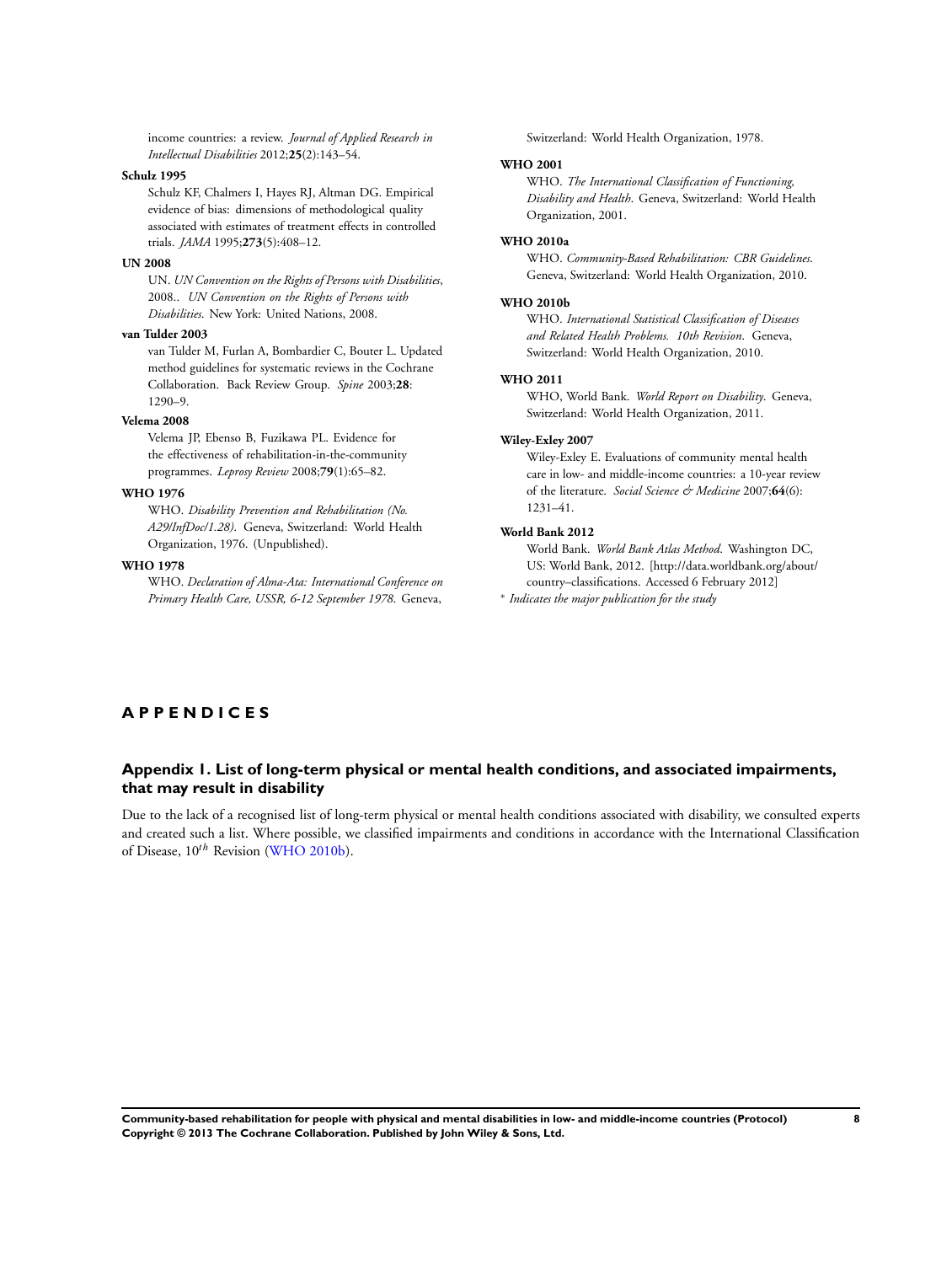<span id="page-10-0"></span>

| Long-term physical conditions      | There is a wide range of musculoskeletal and/or neurological conditions that may result in<br>impairments associated with disability including:<br>• cerebral palsy<br>• epilepsy<br>· spina bifida<br>• muscular dystrophy<br>$\bullet$ polio<br>$\bullet$ arthritis<br>• osteogenesis imperfecta<br>• congenital malformation of the limbs<br>• some acquired brain injuries<br>• some orthopaedic conditions (including amputation) |
|------------------------------------|----------------------------------------------------------------------------------------------------------------------------------------------------------------------------------------------------------------------------------------------------------------------------------------------------------------------------------------------------------------------------------------------------------------------------------------|
| Long-term sensory impairments      | • Visual impairment including blindness (binocular or monocular) (H54)*<br>• Conductive and sensorineural hearing loss (H90)*                                                                                                                                                                                                                                                                                                          |
| Long-term mental health conditions | • Schizophrenia, schizotypal and delusional disorders (F20-29)*<br>• Organic, including symptomatic, mental disorders (includes dementia) (F00-09)*<br>• Alzheimer's disease $(G30)^*$                                                                                                                                                                                                                                                 |
| Long-term intellectual impairments | • Mental retardation $(F70-79)^*$<br>• Disorders of psychological development (F80-89)*<br>• Down's syndrome $(Q90)^*$                                                                                                                                                                                                                                                                                                                 |

Note: \*Categories and codes from the International Classification of Disease 10<sup>th</sup> Revision ([WHO 2010b](#page-8-0)).

# **Appendix 2. List of low- and middle-income countries**

Low- and middle-income countries are defined using the World Bank Atlas method [\(World Bank 2012](#page-8-0)).

| Income group         | Country                  |
|----------------------|--------------------------|
| Low-income countries | Afghanistan              |
|                      | Bangladesh               |
|                      | Benin                    |
|                      | Burkina Faso             |
|                      | Burundi                  |
|                      |                          |
|                      | Cambodia                 |
|                      | Central African Republic |
|                      | Chad                     |
|                      | Comoros                  |
|                      | Congo, Dem. Rep          |
|                      | Eritrea                  |
|                      | Ethiopia                 |
|                      | Gambia, The              |
|                      | Guinea                   |
|                      | Guinea-Bisau             |
|                      | Haiti                    |
|                      |                          |

**Community-based rehabilitation for people with physical and mental disabilities in low- and middle-income countries (Protocol) 9 Copyright © 2013 The Cochrane Collaboration. Published by John Wiley & Sons, Ltd.**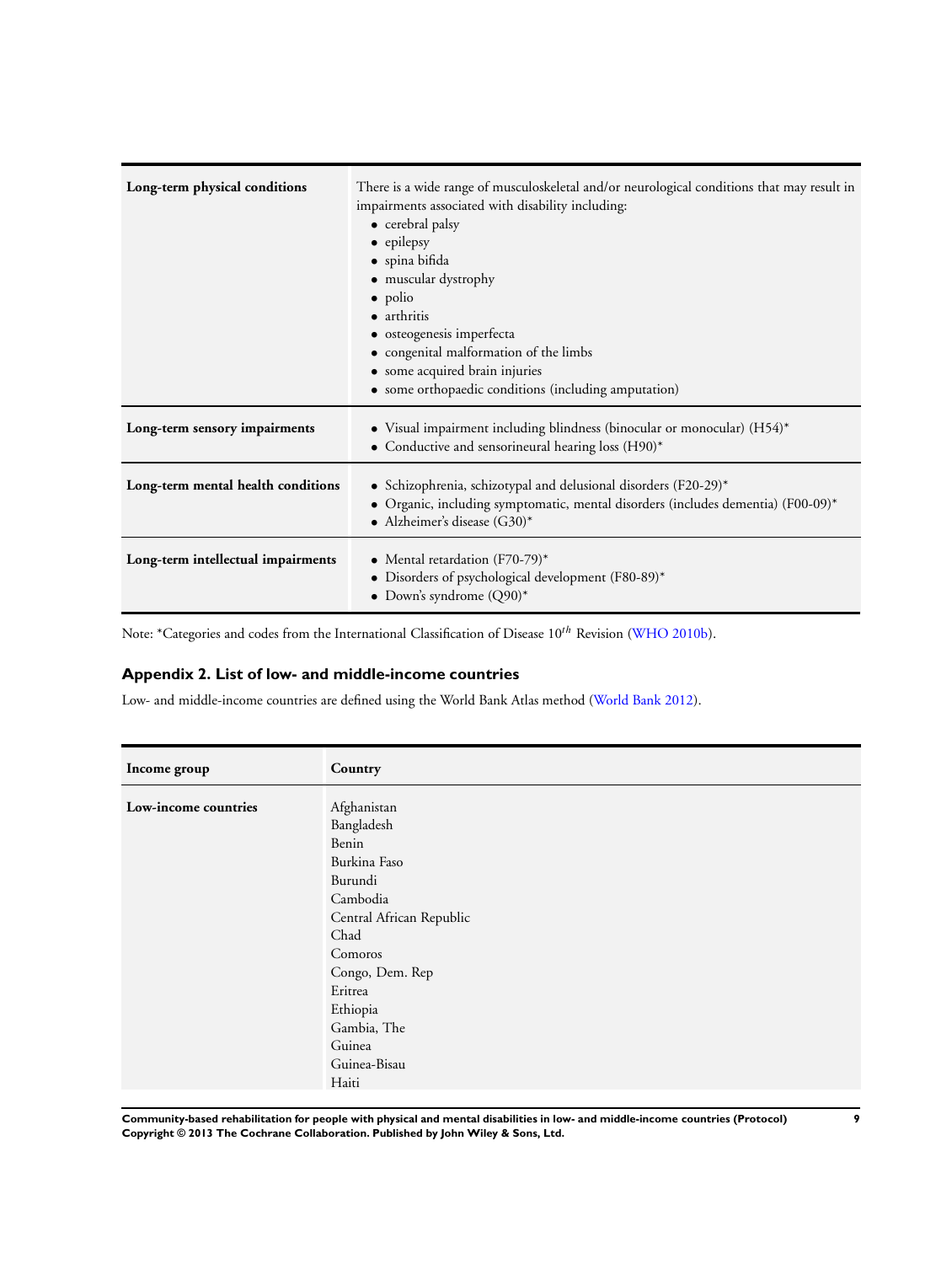|                               | Kenya                        |
|-------------------------------|------------------------------|
|                               | Korea, Dem Rep.              |
|                               | Kyrgyz Republic              |
|                               | Liberia                      |
|                               | Madagascar                   |
|                               | Malawi                       |
|                               | Mali                         |
|                               | Mozambique                   |
|                               | Myanmar                      |
|                               | Nepal                        |
|                               |                              |
|                               | Niger<br>Rwanda              |
|                               | Sierra Leone                 |
|                               |                              |
|                               | Somalia                      |
|                               | Tajikistan                   |
|                               | Tanzania                     |
|                               | Togo                         |
|                               | Uganda                       |
|                               | Zimbabwe                     |
| Lower middle-income countries | Angola                       |
|                               | Armenia                      |
|                               | Belize                       |
|                               | Bhutan                       |
|                               | Bolivia                      |
|                               | Cameroon                     |
|                               | Cape Verde                   |
|                               |                              |
|                               | Congo, Rep.<br>Côte d'Ivoire |
|                               |                              |
|                               | Djibouti                     |
|                               | Egypt, Arab Rep.             |
|                               | El Salvador                  |
|                               | Fiji                         |
|                               | Georgia                      |
|                               | Ghana                        |
|                               | Guatemala                    |
|                               | Guyana                       |
|                               | Honduras                     |
|                               | Indonesia                    |
|                               | India                        |
|                               | Iraq                         |
|                               | Kiribati                     |
|                               | Kosovo                       |
|                               | Lao PDR                      |
|                               | Lesotho                      |
|                               | Marshall Islands             |
|                               | Mauritania                   |
|                               | Micronesia, Fed. Sts.        |
|                               | Moldova                      |
|                               |                              |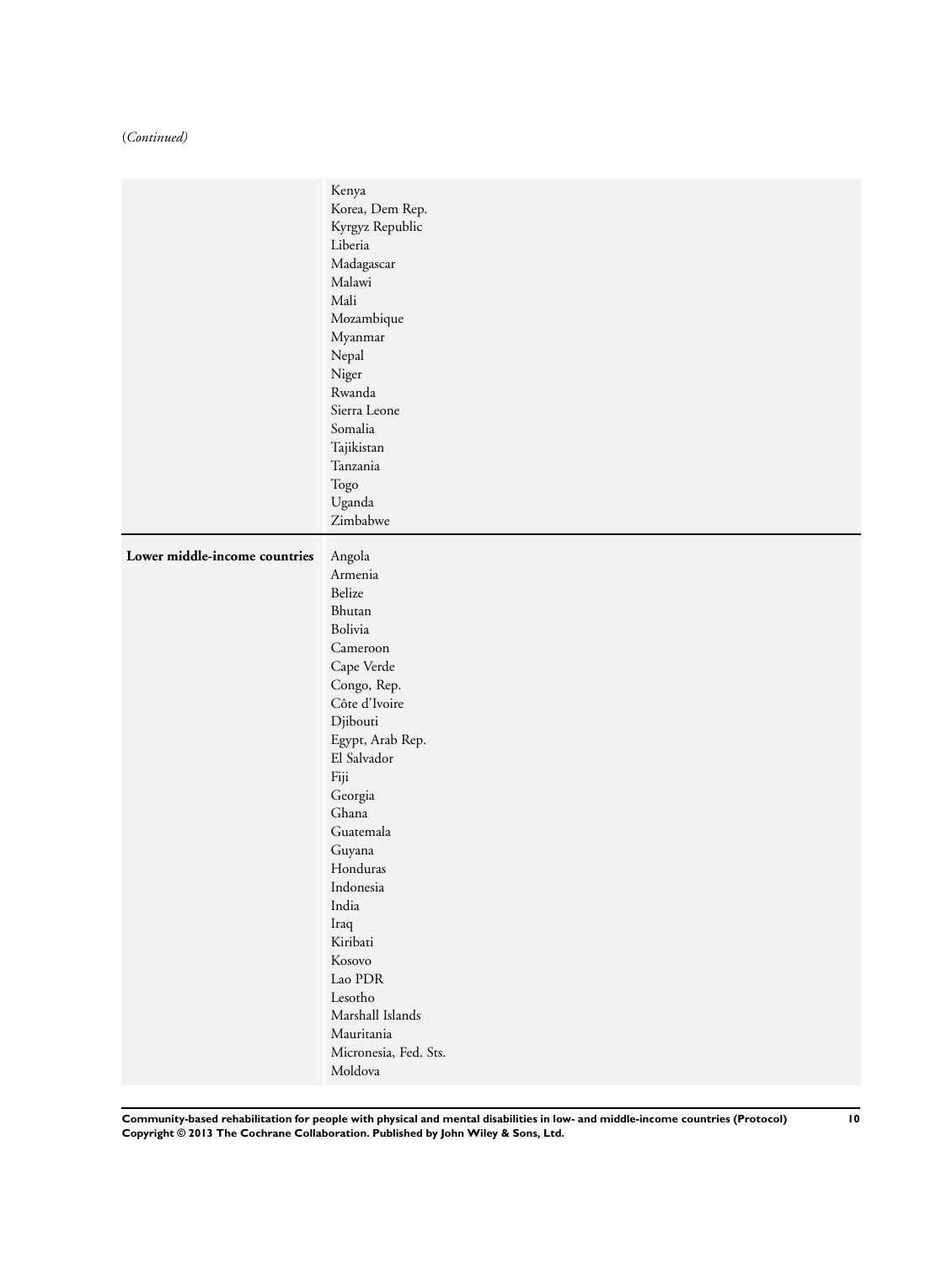|                               | Mongolia               |
|-------------------------------|------------------------|
|                               | Morocco                |
|                               | Nicaragua              |
|                               | Nigeria                |
|                               | Pakistan               |
|                               | Papua New Guinea       |
|                               | Paraguay               |
|                               | Philippines            |
|                               | Samoa                  |
|                               | São Tomé and Principe  |
|                               | Senegal                |
|                               | Solomon Islands        |
|                               | Sri Lanka              |
|                               | Sudan                  |
|                               | Swaziland              |
|                               | Syrian Arab Republic   |
|                               | Timor-Leste            |
|                               | Tonga                  |
|                               | Turkmenistan           |
|                               | Tuvalu                 |
|                               | Ukraine                |
|                               | Uzbekistan             |
|                               |                        |
|                               | Vanuatu                |
|                               | Vietnam                |
|                               | West Bank and Gaza     |
|                               |                        |
|                               | Yemen, Rep.            |
|                               | Zambia                 |
|                               |                        |
| Upper middle-income countries | Albania                |
|                               | Algeria                |
|                               | American Samoa         |
|                               | Antigua and Barbuda    |
|                               | Argentina              |
|                               | Azerbaijan             |
|                               | Belarus                |
|                               | Bosnia and Herzegovina |
|                               | Botswana               |
|                               | <b>Brazil</b>          |
|                               | Bulgaria               |
|                               | Chile                  |
|                               | China                  |
|                               | Colombia               |
|                               | Costa Rica             |
|                               | Cuba                   |
|                               | Dominica               |
|                               | Dominican Republic     |
|                               | Ecuador                |
|                               | Gabon                  |
|                               | Grenada                |

**Community-based rehabilitation for people with physical and mental disabilities in low- and middle-income countries (Protocol) 11 Copyright © 2013 The Cochrane Collaboration. Published by John Wiley & Sons, Ltd.**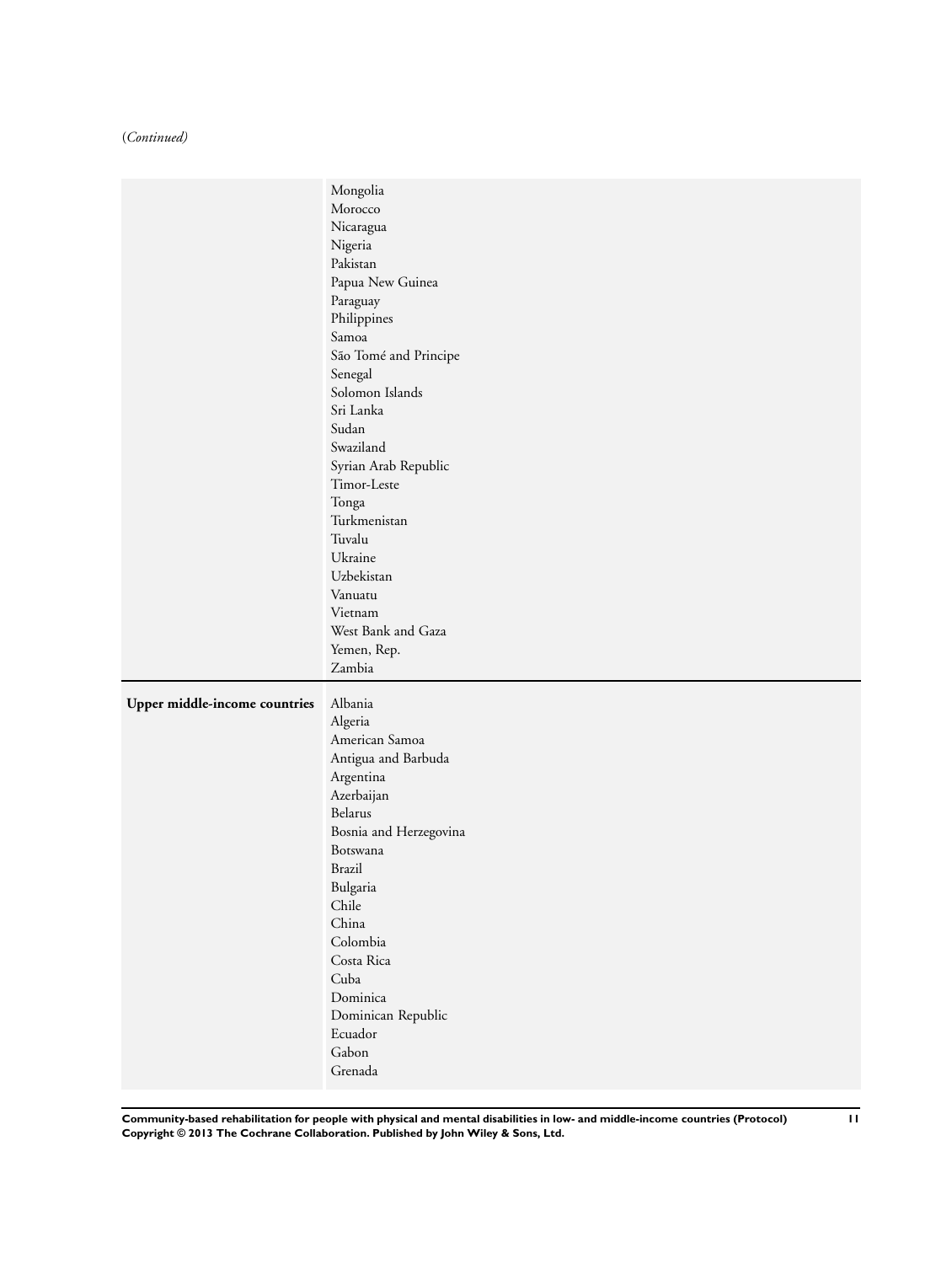<span id="page-13-0"></span>

| Iran, Islamic Rep.             |
|--------------------------------|
| Jamaica                        |
| Jordan                         |
| Kazakhstan                     |
| Latvia                         |
| Lebanon                        |
| Libya                          |
| Lithuania                      |
| Macedonia, FYR                 |
| Malaysia                       |
| Maldives                       |
| Mauritius                      |
| Mayotte                        |
| Mexico                         |
| Montenegro                     |
| Namibia                        |
| Palau                          |
| Panama                         |
| Peru                           |
| Romania                        |
| Russian Federation             |
| Serbia                         |
| Seychelles                     |
| South Africa                   |
| St. Kitts and Nevis            |
| St. Lucia                      |
| St. Vincent and the Grenadines |
| Suriname                       |
| Thailand                       |
| Tunisia                        |
| Turkey                         |
| Uruguay                        |
| Venezuela, RB                  |

# **Appendix 3. MEDLINE search strategy**

## **MEDLINE (OvidSP) 1946 to present**

1. (Community-based rehabilitation or Community based rehabilitation or CBR).sh,ti,ab.

2. (Communit\* adj5 (rehabilitat\* or health care or healthcare or health service\* or health nursing\* or health visitor\* or health network\* or care network\* or counsel\* or foster home\* or foster care\* or home care\* or homecare or domiciliary care\* or preventive health or health education or health promotion or self-help device\* or assistive device\*)).sh,ti,ab.

3. (Communit\* adj5 inclusi\* adj5 (education or school\* or preschool\* or high-school\* or environment\* or curricul\*)).sh,ti,ab.

4. (Communit\* adj5 (vocational training or apprenticeship\* or employment placement service\* or support network\* or self-employ\* or social service\* or social work\*)).sh,ti,ab.

5. (Communit\* adj5 (personal assistance or personal assistant\* or individual support\* or disabled people\* organization\* or disabled people\* organisation\*)).sh,ti,ab.

6. (Communit\* adj5 (empower\* or awareness campaign\* or self-advocacy or self-help group\* or support group\* or women group\* or political group\* or development group\*)).sh,ti,ab.

7. (Communit\* adj5 inclusi\* adj5 (health or education or hous\* or social or justice or empower\*)).sh,ti,ab.

**Community-based rehabilitation for people with physical and mental disabilities in low- and middle-income countries (Protocol) 12 Copyright © 2013 The Cochrane Collaboration. Published by John Wiley & Sons, Ltd.**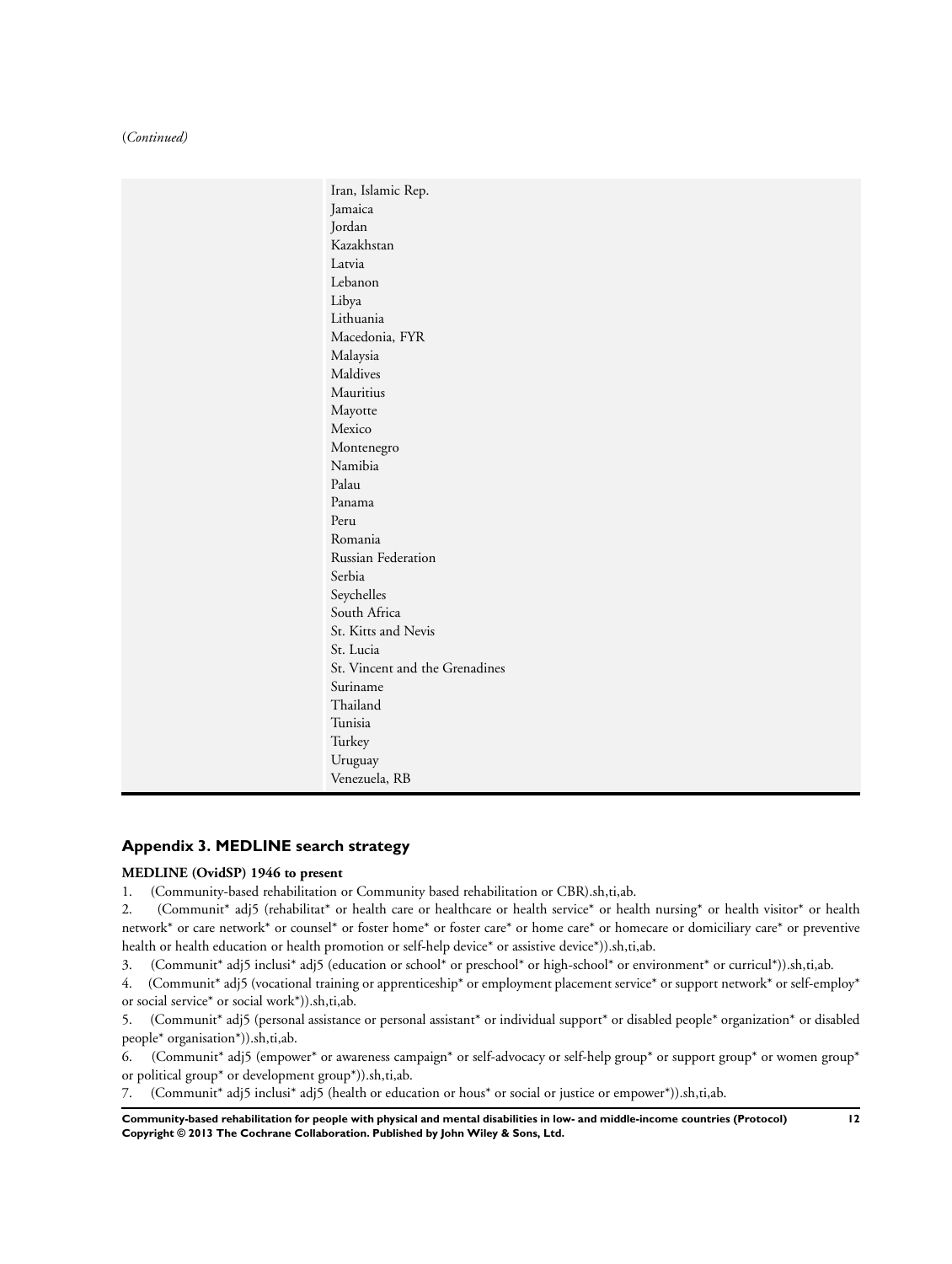8. (rehabilitat\* adj5 (home based or home-based)).sh,ti,ab.

9. (exp Rehabilitation/ or exp Rehabilitation Centers/ or ((exp Community Health Services/ or exp Social Work/ or exp Self-Help Groups/) and rehabilitat\*.sh,ti,ab.)) and communit\*.sh,ti,ab.

10. exp Home Care/ and rehabilitat\*.sh,ti,ab.

11. 1 or 2 or 3 or 4 or 5 or 6 or 7 or 8 or 9 or 10

12. (Physical\* adj5 (impair\* or deficienc\* or disable\* or disabili\* or handicap\*)).sh,ti,ab.

13. (Cerebral pals\* or Spina bifida or Muscular dystroph\* or Arthriti\* or Osteogenesis imperfecta or Musculoskeletal abnormalit\* or Musculo-skeletal abnormalit\* or Muscular abnormalit\* or Skeletal abnormalit\* or Limb abnormalit\* or Brain injur\* or Amputation\* or Clubfoot or Poliomyeliti\* or Paraplegi\* or Paralys\* or Paralyz\* or Hemiplegi\* or Stroke\* or Cerebrovascular accident\*).sh,ti,ab.

14. exp Cerebral palsy/ or exp Spina Bifida Cystica/ or exp Spina Bifida Occulta/ or exp Muscular dystrophies/ or exp Arthritis/ or exp Osteogenesis Imperfecta/ or exp Musculoskeletal Abnormalities/ or exp Brain Injuries/ or exp Amputation/ or exp Clubfoot/ or exp Poliomyelitis/ or exp Paraplegia/ or exp Hemiplegia/ or exp Stroke/

15. ((Hearing or Acoustic or Ear\*) adj5 (loss\* or impair\* or deficienc\* or disable\* or disabili\* or handicap\*)).sh,ti,ab.

16. ((Visual\* or Vision or Eye\*) adj5 (loss\* or impair\* or deficienc\* or disable\* or disabili\* or handicap\*)).sh,ti,ab.

17. (Deaf\* or Blind\*).sh,ti,ab.

18. exp Hearing Loss/ or exp Vision, Low/ or exp Deafness/ or exp Blindness/

19. (Schizophreni\* or Psychos\* or Psychotic Disorder\* or Schizoaffective Disorder\* or Schizophreniform Disorder\* or Dementia\* or Alzheimer\*).sh,ti,ab.

20. exp "schizophrenia and disorders with psychotic features"/ or exp Dementia/ or exp Alzheimer disease/

21. ((Intellectual\* or Mental\* or Psychological\* or Developmental) adj5 (impair\* or retard\* or deficienc\* or disable\* or disabili\* or handicap\* or ill\*)).sh,ti,ab.

22. ((communication or language or speech or learning) adj5 disorder\*).sh,ti,ab.

23. (Autis\* or Dyslexi\* or Down\* Syndrome or Mongolism or Trisomy 21).sh,ti,ab.

24. exp Intellectual disability/ or exp Developmental Disabilities/ or exp Child Development Disorders, Pervasive/ or exp Communication Disorders/

25. ((Disable\* or Disabilit\* or Handicapped) adj5 (person\* or people)).sh,ti,ab.

26. exp Disabled persons/

27. 12 or 13 or 14 or 15 or 16 or 17 or 18 or 19 or 20 or 21 or 22 or 23 or 24 or 25 or 26

28. (Afghanistan or Albania or Algeria or American Samoa or Angola or Antigua or Barbuda or Argentina or Armenia or Azerbaijan or Bangladesh or Belarus or Byelarus or Byelorussia or Belorussia or Belize or Benin or Bhutan or Bolivia or Bosnia or Herzegovina or Hercegovina or Bosnia-Herzegovina or Bosnia-Hercegovina or Botswana or Brazil or Brasil or Bulgaria or Burkina or Upper Volta or Burundi or Urundi or Cambodia or Republic of Kampuchea or Cameroon or Cameroons or Cape Verde or Central African Republic or Chad or Chile or China or Colombia or Comoros or Comoro Islands or Comores or Congo or DRC or Zaire or Costa Rica or Cote d'Ivoire or Ivory Coast or Cuba or Djibouti or Obock or French Somaliland or Dominica or Dominican Republic or Ecuador or Egypt or United Arab Republic or El Salvador or Eritrea or Ethiopia or Fiji or Gabon or Gabonese Republic or Gambia or Georgia or Ghana or Gold Coast or Grenada or Guatemala or Guinea or Guinea-Bisau or Guiana or Guyana or Haiti or Honduras or India or Indonesia or Iran or Iraq or Jamaica or Jordan or Kazakhstan or Kenya or Kiribati or Republic of Korea or North Korea or DPRK or Kosovo or Kyrgyzstan or Kirghizstan or Kirgizstan or Kirghizia or Kirgizia or Kyrgyz or Kirghiz or Kyrgyz Republic or Lao or Laos or Latvia or Lebanon or Lesotho or Basutoland or Liberia or Libya or Lithuania or Macedonia or Madagascar or Malagasy Republic or Malawi or Nyasaland or Malaysia or Malaya or Malay or Maldives or Mali or Marshall Islands or Mauritania or Mauritius or Mayotte or Mexico or Micronesia or Moldova or Moldovia or Mongolia or Montenegro or Morocco or Mozambique or Myanmar or Burma or Namibia or Nepal or Nicaragua or Niger or Nigeria or Pakistan or Palau or Palestine or Panama or Papua New Guinea or Paraguay or Peru or Philippines or Romania or Rumania or Roumania or Russia or Russian Federation or USSR or Soviet Union or Union of Soviet Socialist Republics or Rwanda or Ruanda-Urundi or Samoa or Samoan Islands or Sao Tome or Principe or Senegal or Serbia or Montenegro or Yugoslavia or Seychelles or Sierra Leone or Solomon Islands or Somalia or South Africa or Sri Lanka or Ceylon or Saint Kitts or St Kitts or Saint Christopher Island or Nevis or Saint Lucia or St Lucia or Saint Vincent or St Vincent or Grenadines or Sudan or Suriname or Surinam or Swaziland or Syria or Syrian Arab Republic or Tajikistan or Tadzhikistan or Tadjikistan or Tanzania or Thailand or Timor-Leste or East Timor or Togo or Togolese Republic or Tonga or Tunisia or Turkey or Turkmenistan or Turkmenia or Tuvalu or Uganda or Ukraine or Uruguay or Uzbekistan or Vanuatu or New Hebrides or Venezuela or Vietnam or Viet Nam or West Bank or Gaza or Yemen or Zambia or Zimbabwe or Rhodesia).sh,ti,ab,cp.

29. (Africa or Asia or Caribbean or West Indies or Latin America or Central America or South America).sh,ti,ab.

30. exp Africa South of the Sahara/ or exp Asia, Central/ or exp Asia, Southeastern/ or exp Asia, Western/ or exp Latin America/ or exp Caribbean Region/ or exp Central America/ or exp South America/

**Community-based rehabilitation for people with physical and mental disabilities in low- and middle-income countries (Protocol) 13 Copyright © 2013 The Cochrane Collaboration. Published by John Wiley & Sons, Ltd.**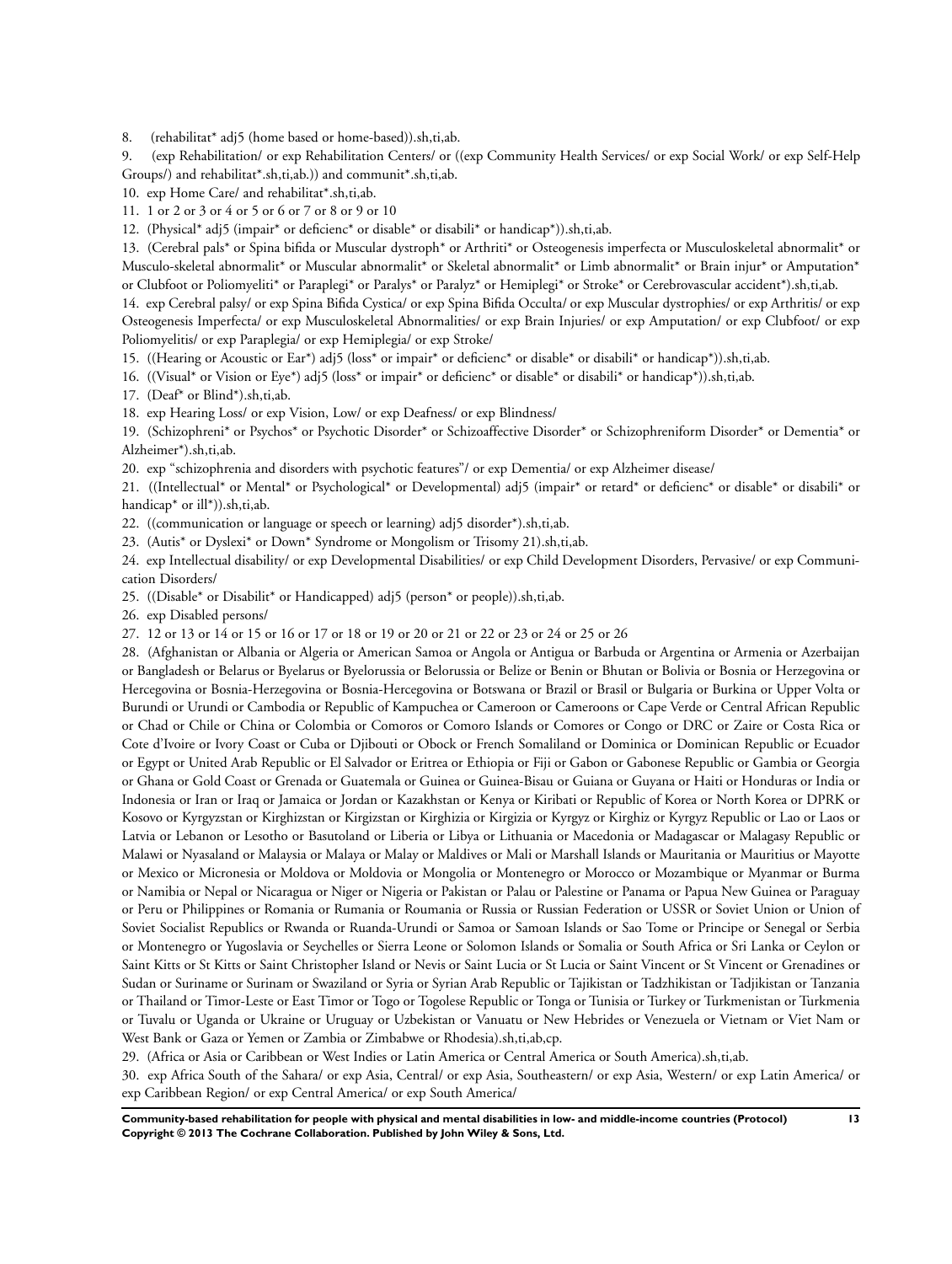<span id="page-15-0"></span>31. ((Developing or Low-income or low income or Middle-income or Middle income or (Low and middle income) or (Low- and middle-income) or Less-Developed or Less Developed or Least Developed or Under Developed or underdeveloped or Third-World) adj5 (countr\* or nation\* or world or econom\*)).sh,ti,ab.

- 32. (LIC or LICs or MIC or MICs or LMIC or LMICs or LAMIC or LAMICs or LAMI countr\* or third world).sh,ti,ab.
- 33. (Transitional countr\* or Transitional econom\* or Transition countr\* or Transition econom\*).sh,ti,ab.
- 34. exp Developing countries/
- 35. 28 or 29 or 30 or 31 or 32 or 33 or 34

36. 11 and 27 and 35

37. limit 36 to yr="1976 -Current"

## **Appendix 4. List of relevant websites**

#### **Websites**

3ie (International Initiative for Impact Evaluation)\* AbleData\* ADB (Asian Development Bank) AFD (Agence Française de Développement) AfDB (African Development Bank) AIFO (Italian Association Amici di Raoul Follereau) APHRC (African Population and Health Research Center) AusAID (Australian Government Overseas Aid Program) BasicNeeds CBM CDB (Caribbean Development Bank) CIDA (Canadian International Development Agency) CIRRIE (Centre for International Rehabilitation Research Information & Exchange)\* COOPITA (Cooperazione Italiana allo Sviluppo) DFID (UK Department for International Development) DPI (Disabled Peoples' International) EADI (European Association of Development Research and Training Institutes) EBRD (European Bank for Reconstruction and Development) EDF (European Disability Forum) ELDIS EPPI-Centre\* EuropeAid (European Commission Cooperation Office) FIRAH (Foundation of Applied Disability Research) GPDD (Global Partnership on Disability and Development) GTZ (Deutsche Gesellschaftfür Technische Zusammenarbeit - German Technical Cooperation) Handicap international Hellen Keller International IDA (International Disability Alliance) IDB (Inter-American Development Bank) IDDC (International Disability and Development Consortium) Irish Aid Japan International Cooperation Agency (JICA) Leonard Chesire Disability\* Motivation NORAD (Norwegian Agency for Development Cooperation)

**Community-based rehabilitation for people with physical and mental disabilities in low- and middle-income countries (Protocol) 14 Copyright © 2013 The Cochrane Collaboration. Published by John Wiley & Sons, Ltd.**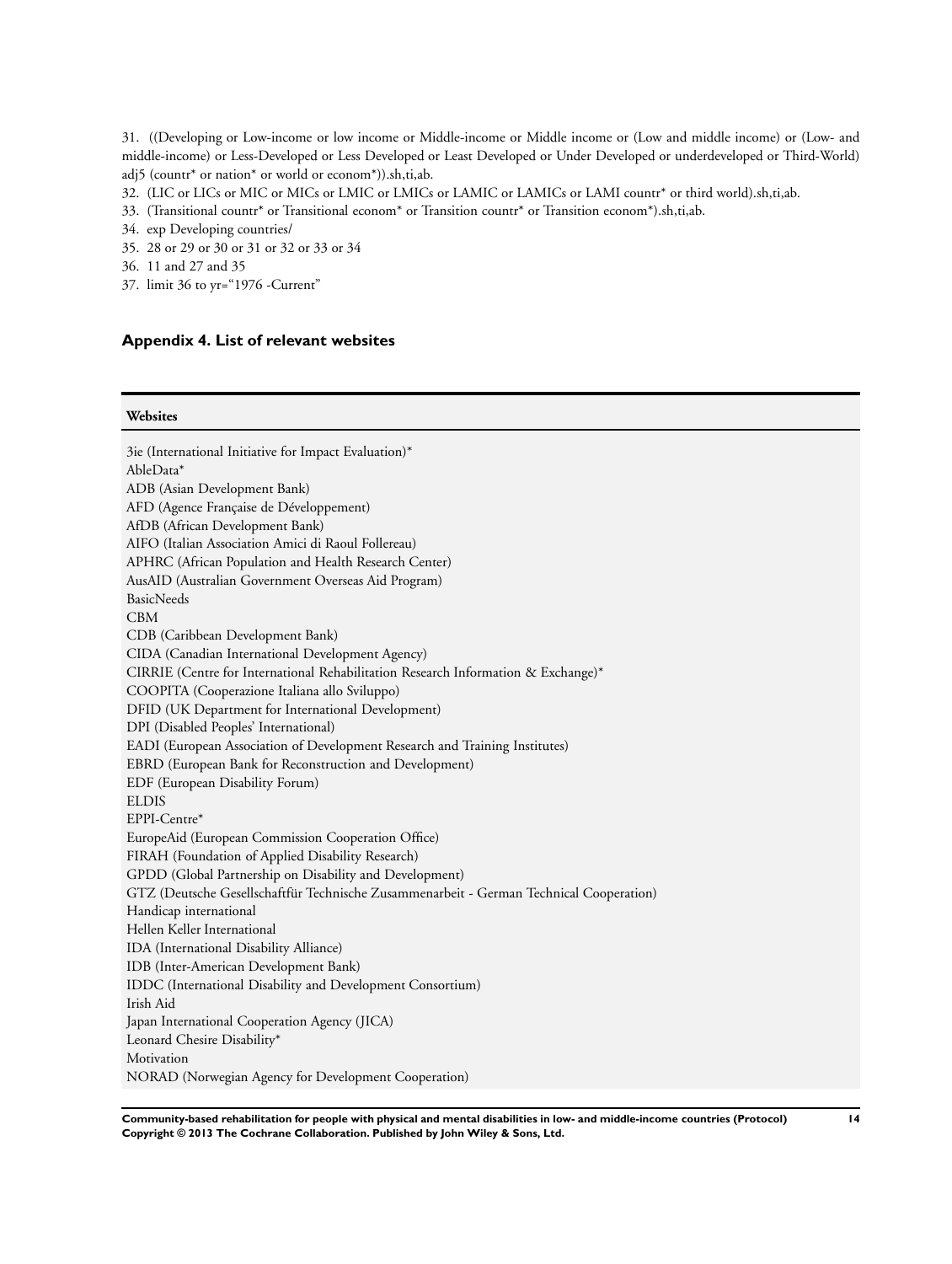PAHO (Pan American Health Organisation) REHABDATADatabase (National Rehabilitation Information Center)\* Sangath SDC (Swiss Agency for Development and Cooperation) SIDA (Swedish International Development Cooperation Agency) Sightsavers Source (International Online Resource Centre on Disability and Inclusion)\* UCL Centre for International Health & Development UNDP (United Nations Development Programme) UNFPA (United Nations Population Fund) UNHCR (United Nations High Commissioner for Refugees) UNICEF (United Nations Children's Fund) USAID (United States Agency for International Development) WB (World Bank) WHO (World Health Organization)

Note: \*Websites with embedded databases and libraries that will be searched manually.

# **C O N T R I B U T I O N S O F A U T H O R S**

All authors contributed to the protocol.

# **D E C L A R A T I O N S O F I N T E R E S T**

Professor Patel has a Wellcome Trust grant for a randomised controlled trial for a CBR intervention for schizophrenia in India. Several members of the group have previously undertaken systematic reviews on related subjects but not on this particular topic. All other authors: None known.

# **S O U R C E S O F S U P P O R T**

#### **Internal sources**

• No sources of support supplied

## **External sources**

• International Initiative for Impact Evaluation (3ie), UK.

This systematic review was funded by the International Initiative for Impact Evaluation (3ie).